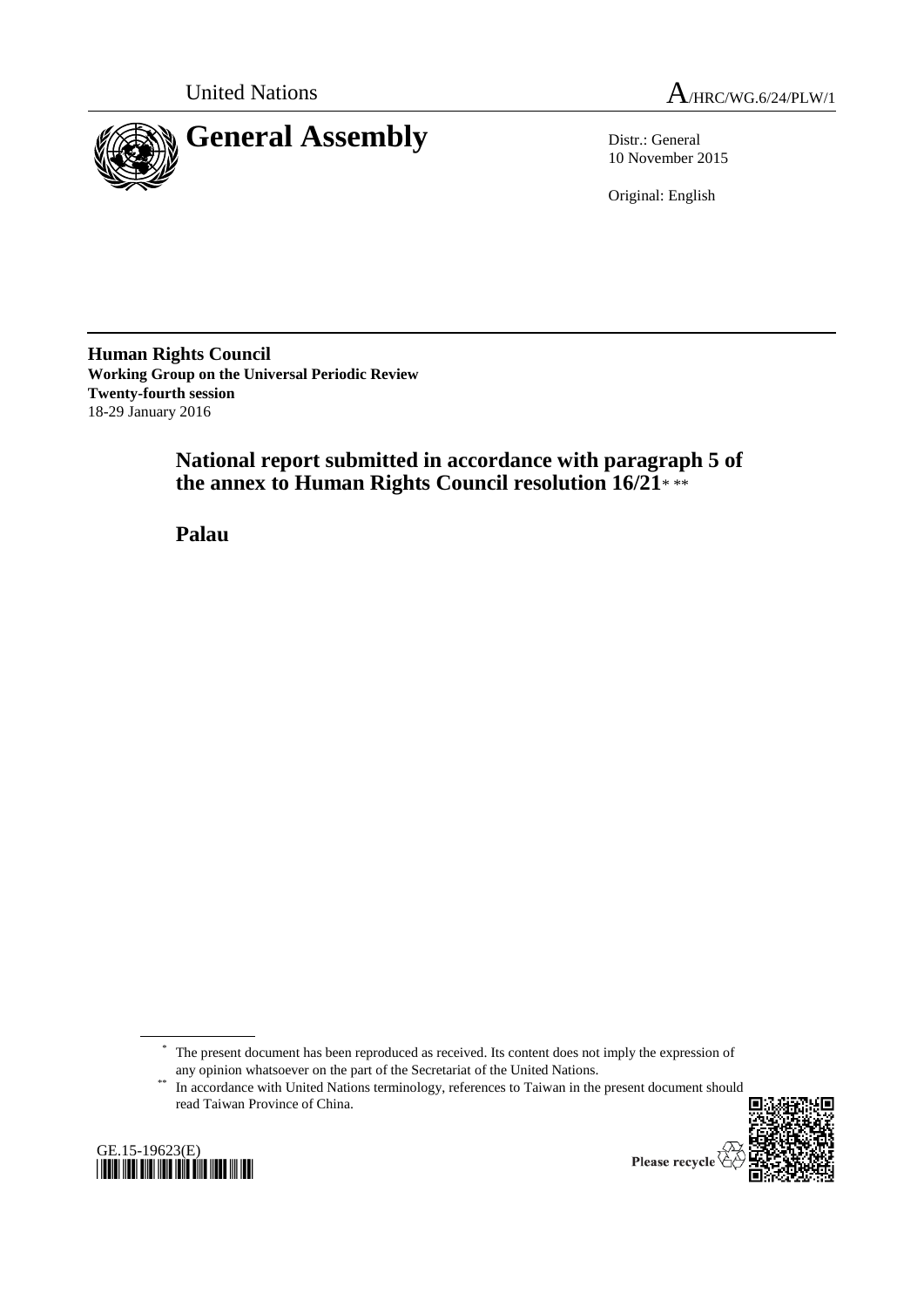# **I. Introduction**

1. The Government of Palau (*"Government")* welcomes this opportunity to respond to the recommendations made at the first reporting cycle of the Universal Periodic Review and affirms its commitment towards the advancement and protection of fundamental principles and values of universal human rights enshrined in the *Universal Declaration of Human Rights* and core human rights treaties. The Government reiterates that the cornerstone of Palau's democratic society is underpinned by the promotion, protection and safeguarding of human rights.

2. This National Report ("*Report")* is drafted with reference to the Universal Periodic Review ("*UPR*") on the four and a half year second cycle of human rights progress in Palau. This Report is submitted in accordance with Paragraph 5 of the Human Rights Council resolution 16/21.

## **II. Methodology and consultation**

This Report was tasked by the Reporting Committee on UN Conventions on Human Rights and undertaken by the National Human Rights Working Group (*"NHRWG"*). The NHRWG, in partnership with the Pacific Islands Forum Secretariat (PIFS) and the Secretariat of the Pacific Community Regional Rights Resource Team, held a joint consultation with senior government officials from all Ministries and Non-Government Organizations. Additionally, a leadership consultation was held with members of the Cabinet and a separate consultation with members of the 9th *Olbiil Era Kelulau*, Palau National Congress.

4. The Reporting Committee on UN Conventions on Human Rights was established through Executive Order 368 by His Excellency Tommy E. Remengesau, Jr., President of the Republic of Palau. The Human Rights Reporting Committee comprises all the Government Ministers. The Committee is supported by a National Human Rights Working Group comprising key officials from each Ministry. Gender and disability issues inter alia were key considerations in the establishment and creation of the working group. The Pacific Islands Forum Secretariat acts as Adviser to the NHRWG.

# **III. Development of normative and institutional frameworks for human rights**

## **A. Normative framework**

5. The Constitution of the Republic of Palau (*"Constitution"*) is the supreme law of the nation. It establishes the fundamental rights of every citizen and the powers of government; ensures checks and balances among the three separate independent branches so that government powers will not exceed its jurisdiction; and gives recognition to traditional rights. Any law, act of government or agreement to which the Government of Palau is a party shall not conflict with the Constitution and shall be invalid to the extent of such conflict. The Constitution of Palau guarantees:

- freedom of conscience, of philosophical and of religious belief;
- the freedom of expression and press;
- the right to peaceful assembly;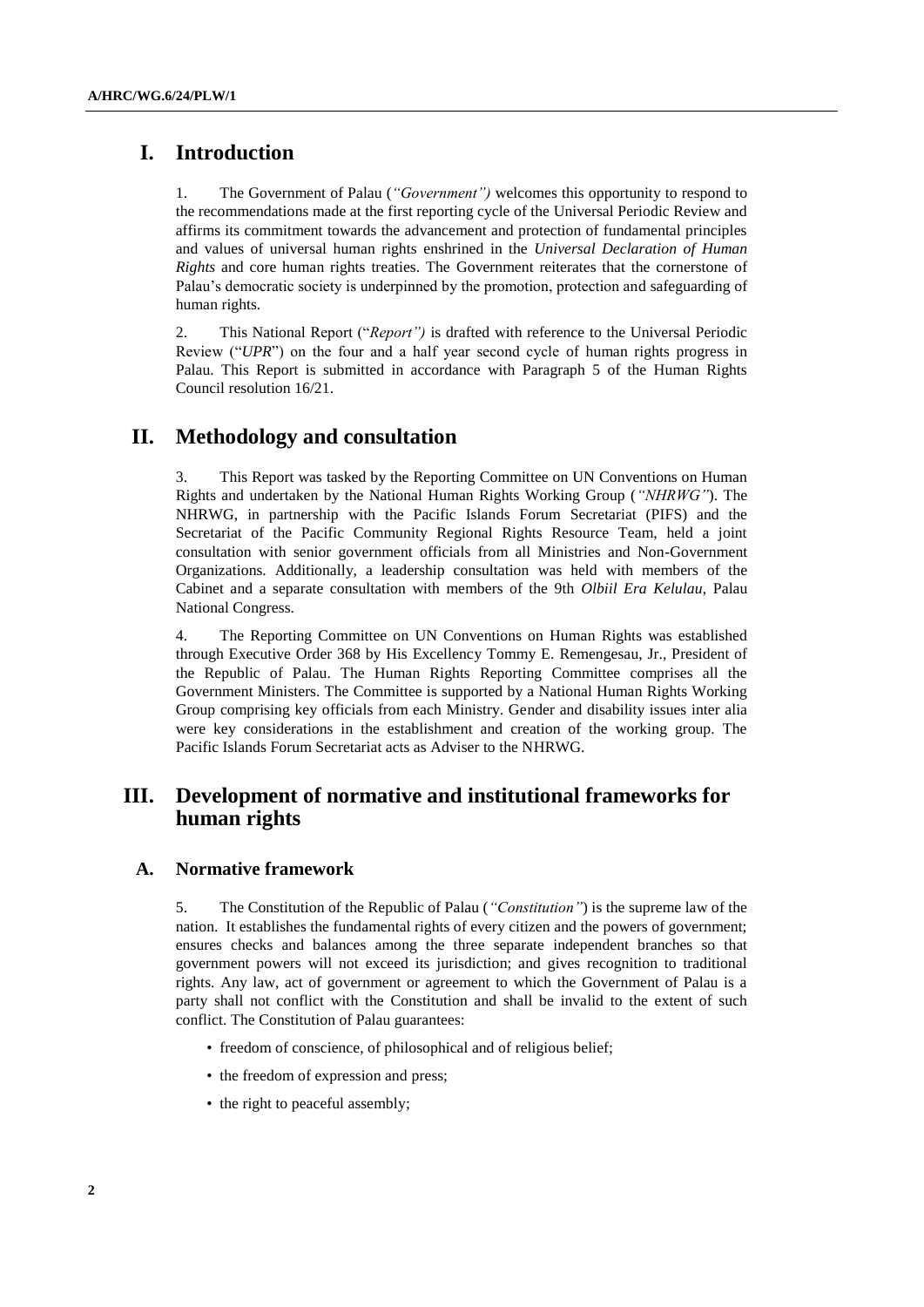- the right to vote;
- the right to be secure in his person, house, papers and effects against entry, search and seizure;
- equality under the law; non-discrimination on the basis of sex, race, place of origin, language, religion or belief, social status or clan affiliation except for the preferential treatment of citizens, for the protection of minors, elderly, indigent, physically or mentally handicapped, and other similar groups, and in matters concerning intestate succession and domestic relations;
- the right not to be deprived of life, liberty, or property without due process of law;
- protection from *ex-post facto* prosecution;
- protection from warrantless searches;
- the presumption of innocence until proven guilty;
- the right to be informed of the nature of the accusation and to a speedy, public and impartial trial;
- the right to compensation by the government as prescribed by law or at the discretion of the court;
- the right of citizens to enter and leave Palau;
- the right to be free from torture, cruel, inhumane or degrading treatment or punishment;
- slavery or involuntary servitude is prohibited except to punish crime;
- protection of children from exploitation;
- the right to examine any government document and to observe the official deliberations of any agency of government;
- the rights to marital and related parental rights, privileges and responsibilities on the basis of equality between men and women, mutual consent and cooperation;
- the right to free education;
- the right to free or subsidized primary care;
- free preventative health care for every citizen;
- protection of the safety and security of persons and property;
- the conservation of a beautiful, healthful and resourceful natural environment.

## **B. Institutional frameworks**

#### **Ombudsman Office**

6. Executive Order 203 established an Ombudsman Office. This office assists individuals with grievances regarding services, programs or activities of the Government. The Office does not have decision making authority; however, it reviews grievances and provides reports to the President. Furthermore, the office provides inquiry, mediation and arranges referrals for assistance.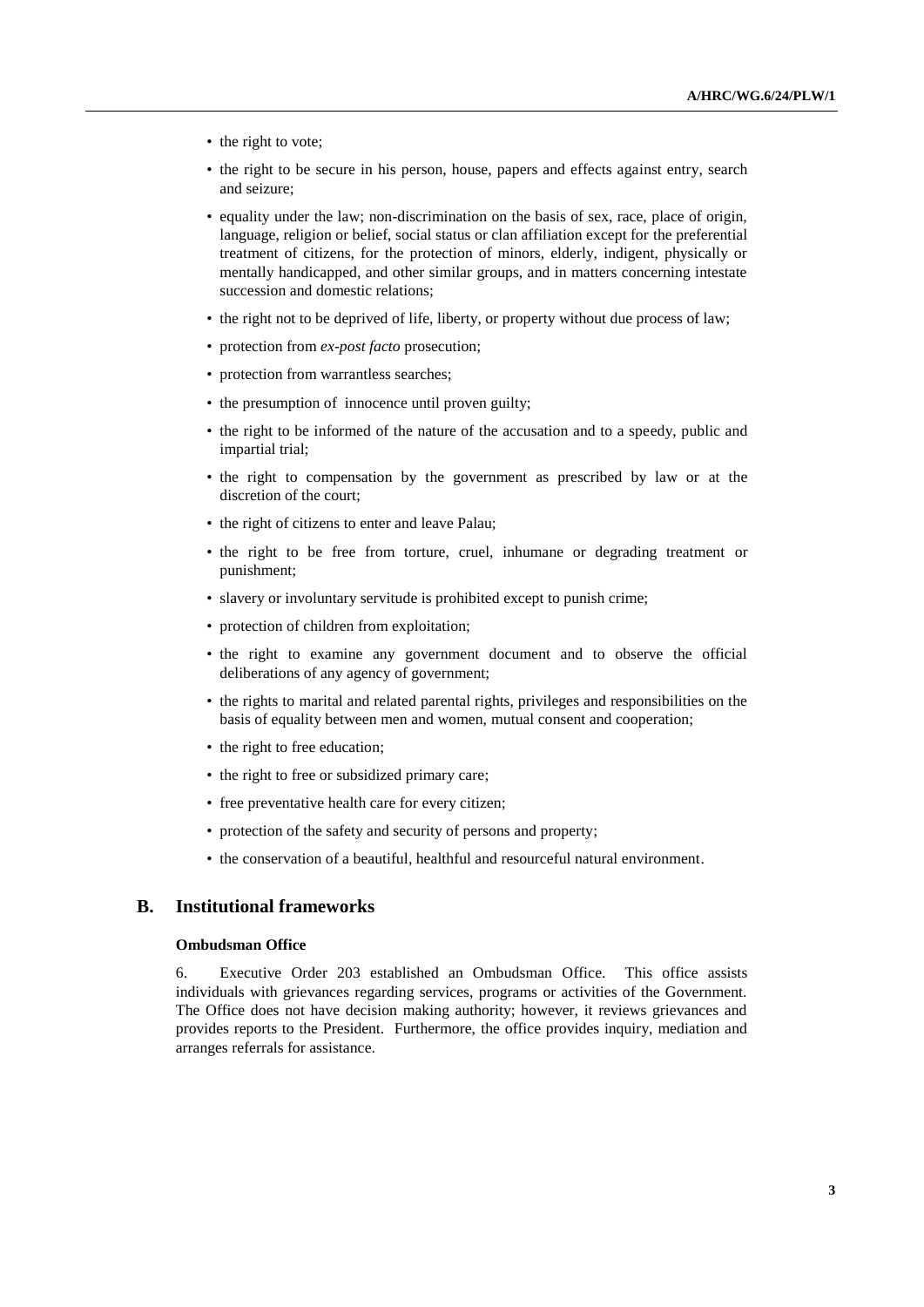#### **Attorney General's Office**

7. The Attorney General is appointed by the President as the Chief Legal Officer for the Republic of Palau. The Office of the Attorney General is under the Ministry of Justice and headed by the appointed Attorney General, who is mandated and obligated by law and Executive Order to provide legal services to the Republic. The Office of the Attorney General:

- Issues written legal opinions and executes all laws and orders applicable in the Republic;
- Enforces all existing criminal laws (including human trafficking), quasi-criminal laws and administrative procedures required by the Constitution, Trust Territory Code, applicable United States Treaties, laws and orders of the Republic;
- Prosecutes all criminal cases and other related matters;
- Performs and coordinates law enforcement related functions and activities in conjunction with the Bureau of Public Safety and other law enforcement agencies;
- Renders legal service and assistance to all agencies of the Executive Branch on civil matters and civil litigation;
- Provides legal analysis on legislative proposals to the Chief Executive;
- Reviews governmental contracts to be signed by the President;
- Oversees the corporate registry and the Foreign Investment Board;
- Provides legal advice to Quasi-Governmental Agencies.

8. The Office is a member of the NHRWG and actively reviewed legislation relating to domestic violence, human trafficking and combating sexual exploitation of children.

## **Micronesian Legal Services Corporation**

9. Micronesian Legal Services Corporation (MLSC) was established in 1970 and has offices throughout Micronesia with its central headquarters in the Commonwealth of the Northern Mariana Islands. The mission of MLSC is to provide equal access to justice and high quality civil legal assistance to low income people. The office in the Republic of Palau provides legal services for: child support; marriages; divorces; probation; contracts; land matters; small claims; and wills.

#### **Public Defenders**

10. The Office of the Public Defender is under the Ministry of State. The Public Defender is charged by the Constitution with representing all indigent persons charged with a crime in Palau. The Public Defender's Office also takes a limited number of civil and family law cases when resources allow.

11. Currently the Office employs three full-time attorneys, an investigator and two administrative staffers and was recently granted the budget for an additional attorney and a satellite office.

12. The Office represents approximately 95% of all criminal cases in the Republic. The Public Defender ensures that the government follows procedural and ethical rules in bringing cases to trial, and preserves the rights of defendants by providing them with highquality legal services free of charge.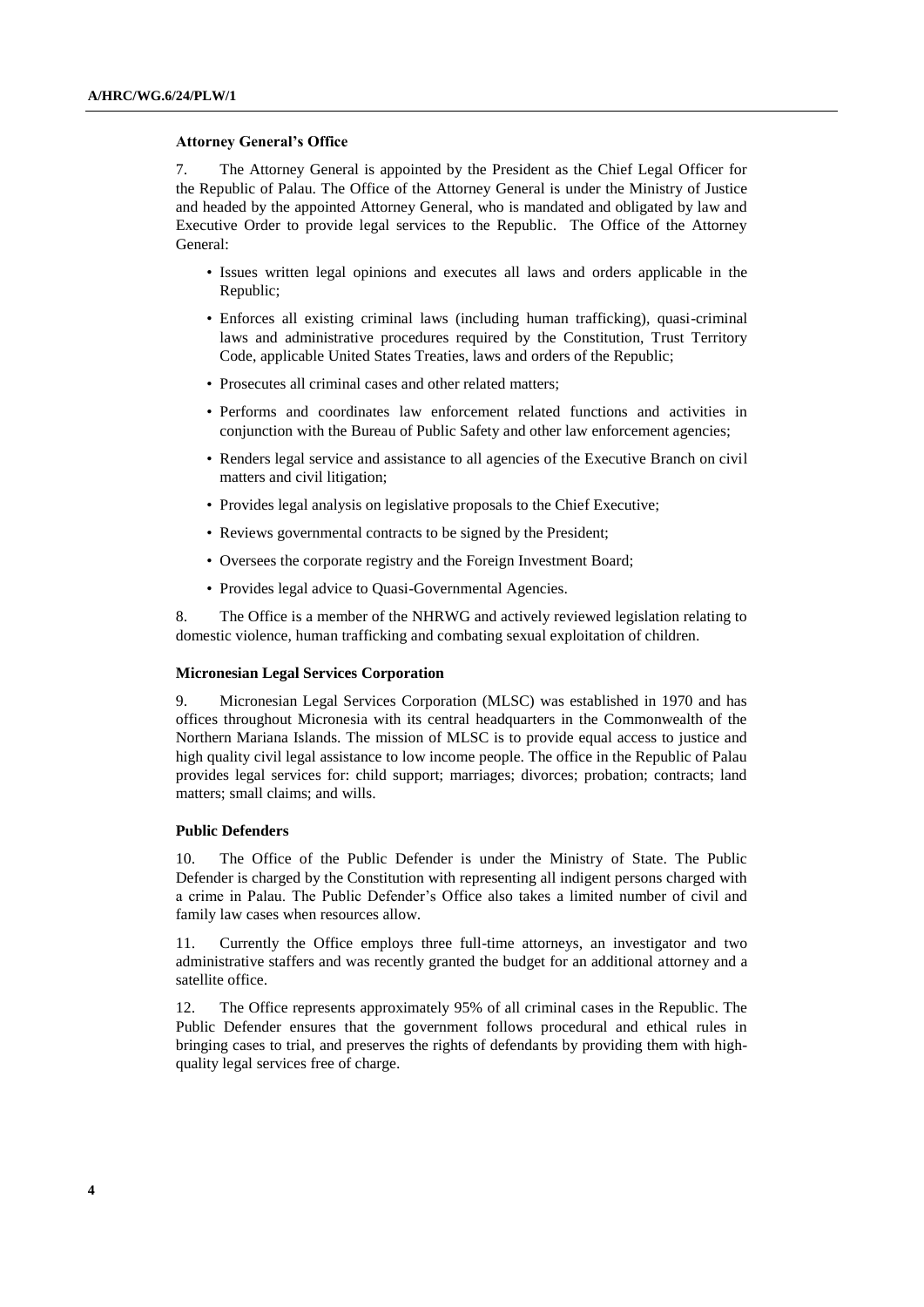13. The Office represents Palauan citizens as well as foreign nationals who find themselves accused of crimes. The Office provides representation for labor violations, traffic citations, and more serious criminal offenses.

#### **Office of the Special Prosecutor**

14. The Office of the Special Prosecutor acts as the prosecutorial agency for the National Government in any case in which the Attorney General's Office is unable to prosecute because of an actual or potential conflict of interest or other ethical considerations.

15. The Office of the Special Prosecutor is statutorily empowered to receive complaints of, investigate, and prosecute any and all allegations of violations of the Constitution and the laws of the Republic of Palau, including, but not limited to, crimes involving human trafficking.

16. In its history, the Office of the Special Prosecutor has had one case involving human trafficking. This case is still pending under investigation.

17. The Office of the Special Prosecutor works independently from, yet cooperatively and collaboratively with, the Attorney General's Office and the Ministry of Justice in order to ensure that all individuals in Palau are held to the same standard of accountability for their conduct.

## **IV. Human rights promotion, education and public awareness**

18. A number of government Ministries conduct human rights awareness programs in specific areas such as gender equality, education, HIV and AIDS, disabilities, violence against women and children, human trafficking, non-communicable diseases, the impact of climate change on food security, health, property etc.

- The Bureau of Public Safety and the Office of the Attorney General have conducted training on domestic violence.
- The Micronesian Legal Service Corporation conducted a public awareness meeting on the rights of migrant workers.
- The Judiciary has ongoing meetings with the Family Protection Act committee to review ongoing progress and challenges in implementing the Act.
- The Ministry of Community & Cultural Affairs and Ministry of Health meet regularly through the Disability Committee on the ongoing needs of persons with disabilities.
- The Ministry of Health does ongoing awareness campaigns on the prevention of HIV/AIDS at schools and public places.
- The Government has regular forums with the public on environment and climate change issues.
- Every year on November 25, the President of the Republic of Palau issues a proclamation encouraging all residents of Palau "to make a choice, to take a stand to end all violence against women and girls."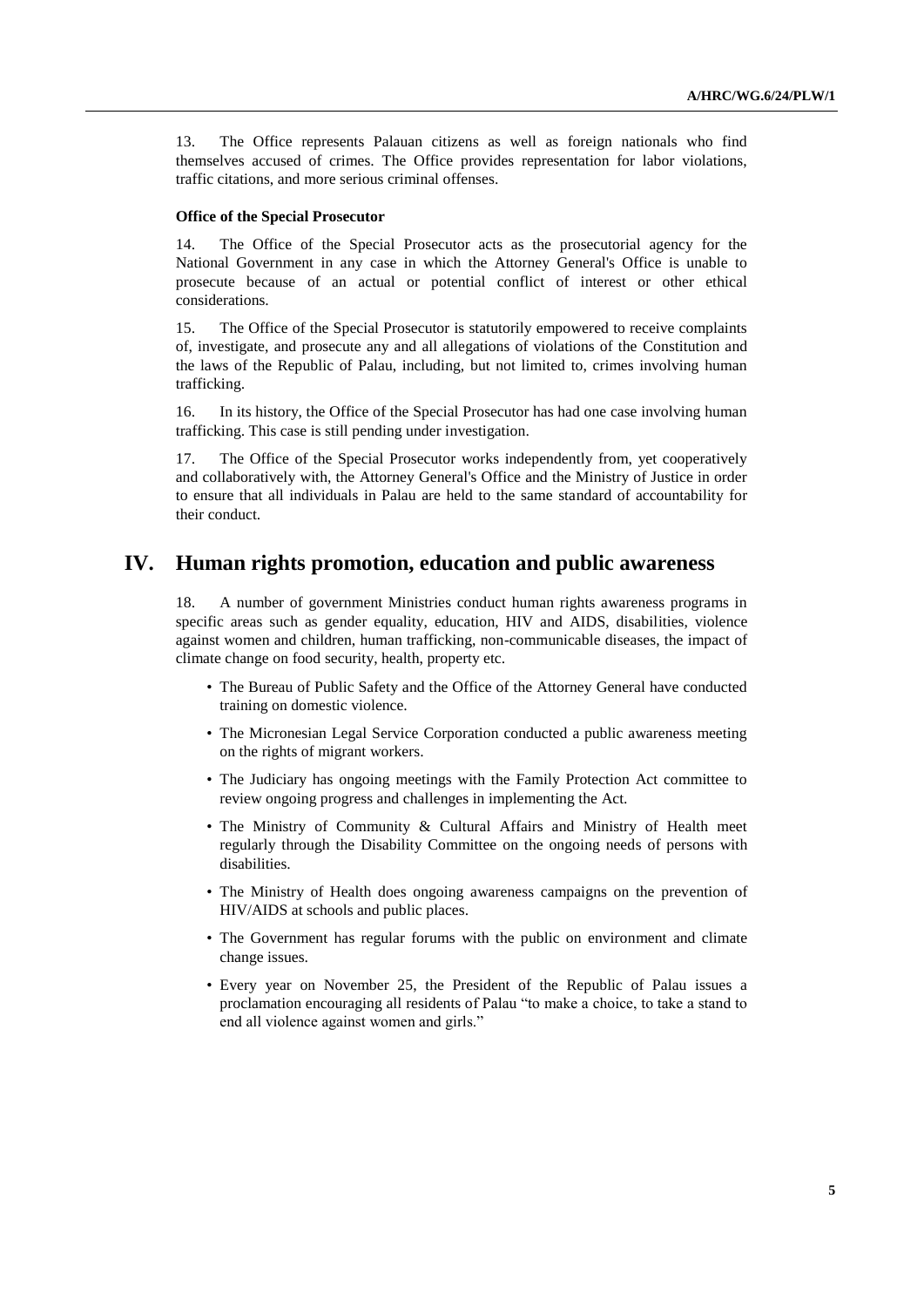# **V. Follow-up and implementation of recommendations and commitments undertaken in the previous review**

### **A. Human rights treaties and procedures**

## **Recommendations 60.1–4: Standing Invitation to all special procedures of the Human Rights Council**

19. At Palau's first UPR interactive dialogue a standing invitation was extended to all special procedures of the human rights council and Palau extends the invitation again to relevant Special Rapporteurs and special representatives to progress our human rights commitments in areas relating to children, persons with disabilities, violence against women, climate change, human trafficking and migrant workers.

#### **Recommendations 60.5: Engaging civil society in the UPR follow up process**

20. The NHRWG engaged Civil Society Organisations and the Disabled Persons Organisation on a number of processes including the treaty body reporting for the Convention on the Rights of the Child (CRC) and the Convention on the Rights of Person with Disabilities (CRPD) ratification and the UPR consultations. However, there is an absence of a coordinating body to support civil society with their reporting which resulted in the untimely submission of stakeholder reports.

### **Recommendations 61.1: Incorporating CRC into domestic legal system**

21. Congress ratified the (CRC) by way of a resolution and has yet to enact specific legislation to implement the Convention. However some legislative changes related to articles of the CRC have progressed; these include the prevention of sexual assault of children, higher penalties as a form of deterrence in the area of human trafficking of children<sup>1</sup>, sexual exploitation of children and domestic violence inclusive of children. Furthermore, the new Penal Code incorporates the registration of sexual offenders, 17 PNC § 1700–1709. The Constitution further guarantees the people of Palau, including children, the right to free or subsidized primary care, freedom of expression, free education and other forms of protection.

22. Efforts have been made by the Government in other areas, including the National Health Insurance Coverage targeting children and proposed legislation in Congress on child seatbelt and restraint. The Ministry of Health, in partnership with UNICEF and the Australian DFAT, commissioned a Child Protection Baseline Report.

### **Recommendations 61.2: Ensure human rights are afforded legal protection in Palau, Bringing national laws in line with provisions of these instruments (Recommendations 61.4–5)**

23. Human Rights are protected under the Constitution of Palau. Additionally, new laws have been passed by Congress that further protect human rights. These include:

- Family Protection Act(FPA) of 2012 (Chapter 8, Domestic Relations Act);
- New Penal Code includes Labour Trafficking, Anti-Smuggling and Anti Trafficking crimes and offenses, as well as Child Exploitation crimes and offenses.

24. The Office of the Attorney General provides legal advice to the Executive Branch of government on law reform. Further Palau provides free legal assistance through the Office of the Public Defender as well as through the Micronesian Legal Services Corporation.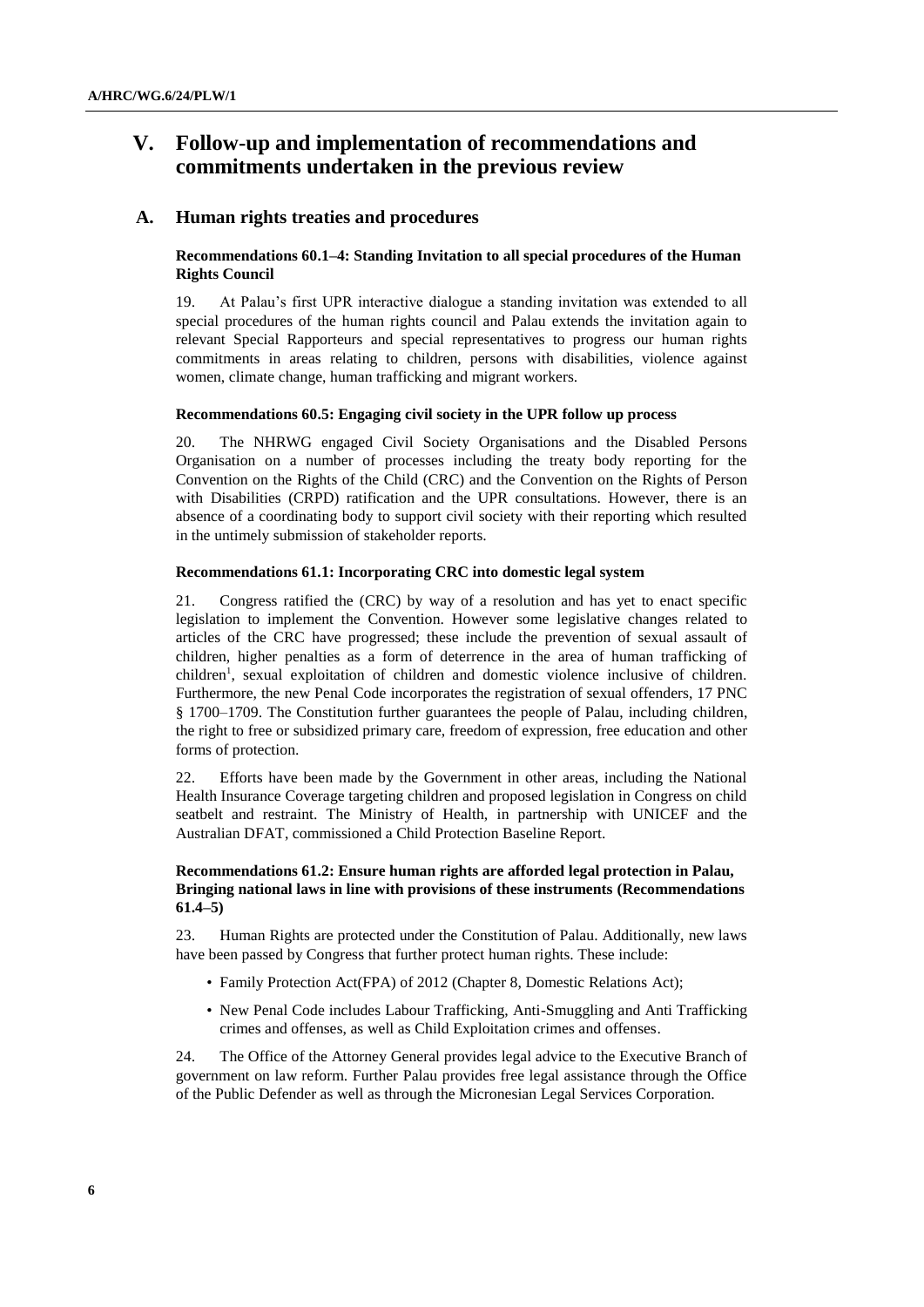#### **Recommendations 62.1-25: Ratification of core human rights treaties**

25. Following the first UPR report, the Government of Palau implemented the recommendations of the Human Rights Council by signing the core human rights treaties at the margins of the  $66<sup>th</sup>$  UN General Assembly in 2011.

- International Covenant on Civil & Political Rights
- International Covenant on Economic, Social and Cultural Rights
- Convention on the Elimination of All Forms of Discrimination against Women
- Convention on Elimination of All Forms of Racial Discrimination
- Convention Against Torture and other cruel, inhuman or degrading treatment or punishment
- Convention on the Rights of Persons with Disabilities
- Convention on the Rights of Migrant Workers and Members of their Families
- International Convention for the Protection of All Persons from Enforced Disappearance

26. In 2013, the Government of Palau ratified the Convention on the Rights of Persons with Disabilities and has completed its combined  $2<sup>nd</sup>$  and  $3<sup>rd</sup>$  reports on the Convention on the Rights of the Child.

## **Recommendations 61.14: Take measures to ensure the full implementation of the principles and provisions of the CRC. Intensify efforts to establish an Ombudsman for Children to deal with complaints of violations of the rights of the child, particularly those related to child exploitation and sexual violence**

27. The enactment of the FPA and revision of the Penal Code to increase penalties for offences against children provide protective measures for children and deterrence of targeted crimes against children. The Domestic Relations Act provides for civil and criminal enforcement of child support including reciprocal enforcement. The law also provides for adoption<sup>2</sup>, custody, inheritance<sup>3</sup> and mandated reporting of child abuse, neglect and sexual abuse. Adoption of non-national children is allowed and these children are treated the same as a natural born child for inheritance purposes, except land inheritance, which is subject to special protection under Palauan constitutional and statutory law.

28. Crimes against children are dealt with in compliance with the CRC and protection is afforded to a child witness or victim which also allows them to testify outside a courtroom. Customary reconciliation is recognized, but this is not a method of barring the criminal prosecution of the crime.

29. The Palau National Framework on Early Childhood<sup>4</sup>, under the Domestic Relations Law, established the National Framework on Early Childhood Council, which is tasked to develop a guideline on early childhood care and education which is in progress. Technical assistance is requested for the development of an implementation framework that would strengthen the on-going work as a result of the Violence Against Women (VAW) studies.

30. Areas requiring support include the Protective Service Agency, the establishment of centers for children and additional legal reforms based on the principle of best interest of the child. Proposed legislation to establish a child foster care system was introduced in the Senate in October 2015.

31. In reference to the recommendation for the establishment of an Ombudsman for children, no progress has been noted; however, multiagency collaboration ensures better access to children who are victims of crime and need legal protection. In addition, the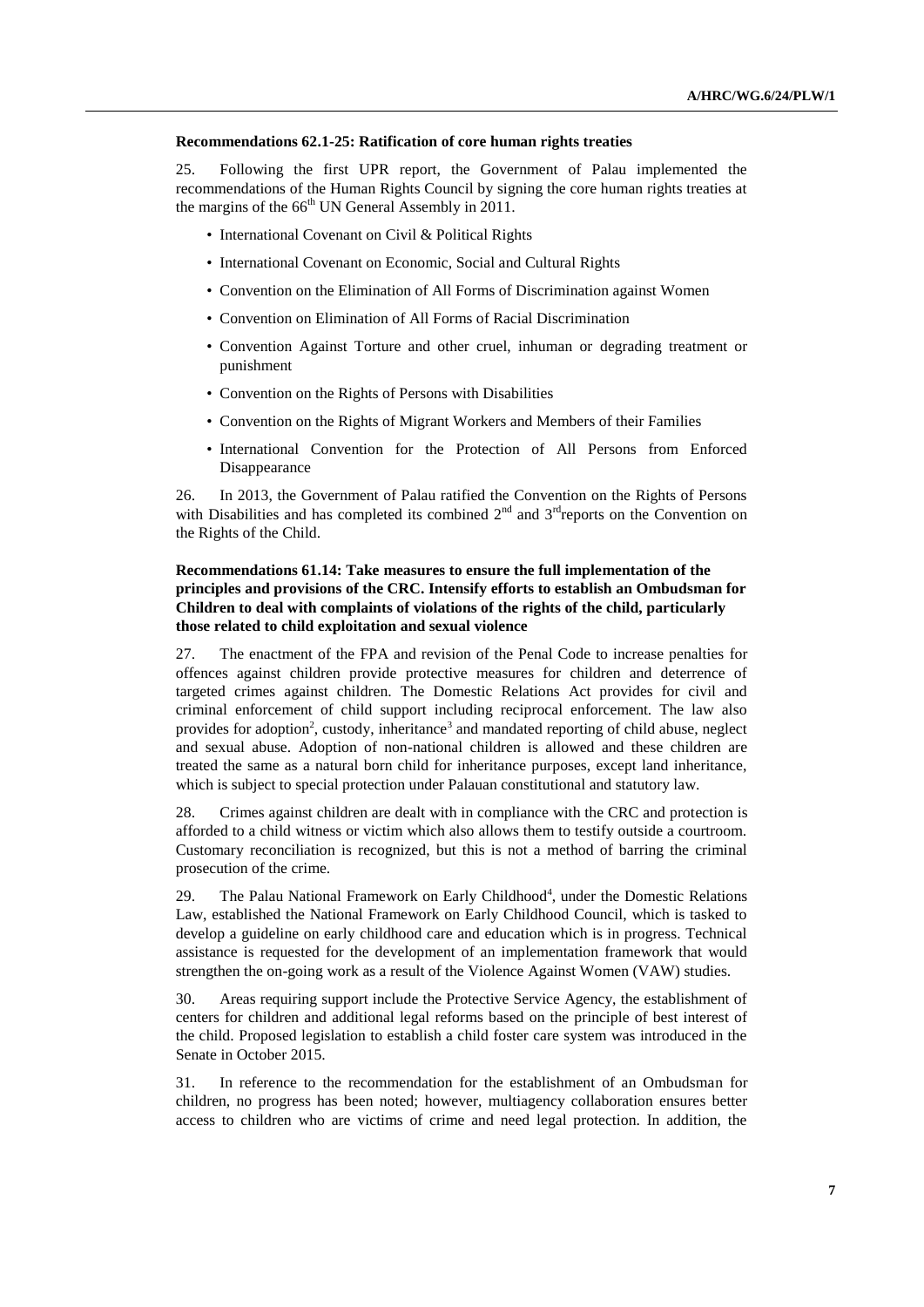Victims of Crime Assistance (VOCA) provides similar services and collaborates with other agencies such as health and education to address this issue. There is also a recently chartered non-profit organization called NgaraUbeng that provides guidance and opportunities for at-risk youths and seeks to aid in the rehabilitation and social reintegration of youth offenders.

32. Palau has limited resources and utilizing inter-agency cooperation to support this work is more practical than having an Ombudsman for children. In order to implement this recommendation, additional programs, data, financial and human resources are necessary.

### **B. National human rights institution**

#### **Recommendations 61.5–13: Establishment of a national human rights institution**

33. While the establishment of a National Human Rights Institution (NHRI) has not progressed, a series of consultations were held with members of the 8<sup>th</sup> *Olbiil Era Kelulau (Palau National Congress)* and traditional leaders in 2011. To strengthen coordination in this area HE President Tommy E. Remengesau, Jr. established a Reporting Committee on UN Conventions on Human Rights through Executive Order 368.

34. Additionally, during the UPR consultation with the members of cabinet comprising all Ministers, a recommendation was made to create permanent Human Rights Officer positions in all Ministries. The key role of that person would be to handle human rights issues arising in the government including public complaints. This was seen as valuable by the Ministers in the absence of a Human Rights institution.

35. Furthermore, at the UPR Consultation with the members of the 9<sup>th</sup> Olbiil Era *Kelulau (Palau National Congress)*, it was acknowledged that Palau needed a more focused and permanent office in place to handle matters related to human rights. The option for an NHRI was again considered. This recommendation was taken by the Minister of State, Chairman of the Human Rights Reporting Committee and the Minister of Community and Cultural Affairs, Vice Chairwoman of the Human Rights Reporting Committee, to consider and start a dialogue with HE President of the Republic of Palau.

36. Although recommendations have been made to create a Human Rights Ministry or permanent human rights officer positions in each Ministry, funding remains to be a constraint and a challenge for sustainability of the offices as well as building technical capacity and identifying a model that will best fit the Government of Palau. In order to progress this work forward the Government will require additional support by way of funding and technical assistance including a further scoping study for an NHRI.

37. Palau supports and sees the value of a Regional Human Rights Mechanism and participated as a member of the Pacific Island Forum Regional Human Rights Mechanism working group tasked to establish a mechanism in the region. Palau acknowledges the funding from the Government of Turkey and the Government of Morocco which contributed towards a series of consultations for NHRI and specific support to refugees.

## **C. Human trafficking**

#### **Recommendations 61.15, 36, 37, 38: Human trafficking, prevention and combating trafficking**

38. Palau has adopted legal measures and enforcement strategies to combat human trafficking through17 PNC § 2001-07 (labor trafficking), and 2102–13 (human trafficking). These relatively new laws include protections in the areas of employment and the unlawful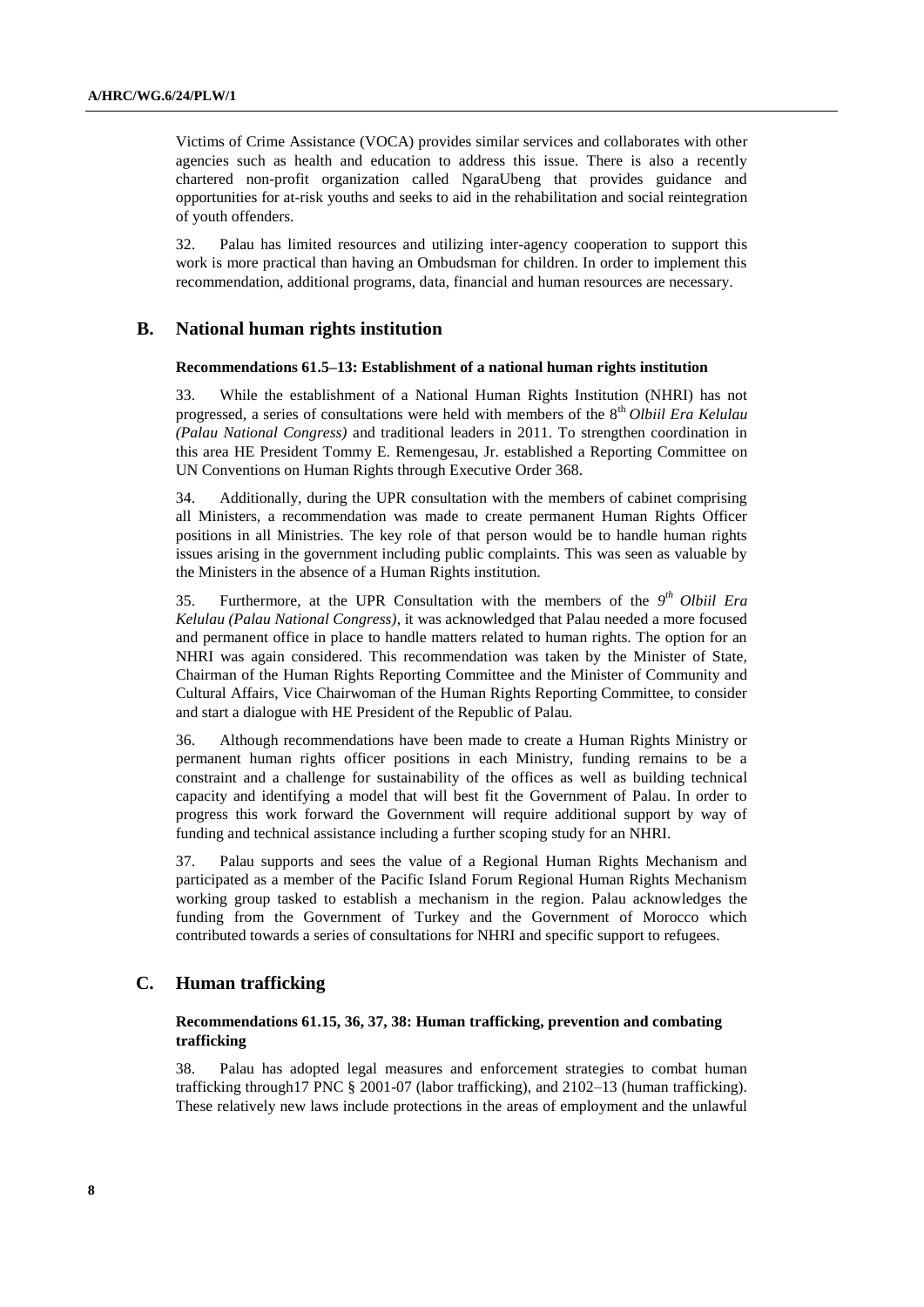detention of travel documents. Furthermore, 17 PNC § 2005 allows for repayment of income and repatriation benefits. There are also harsher penalties for trafficking. For example the illegal movement of children is punishable by up to 50 years imprisonment and/or \$500,000 fine; and for other persons it is punishable for up to 10 years and/or fine of \$50,000.

39. Key challenges remain in training law enforcement and identifying people who have been trafficked. International and regional cooperation in this area is critical.

40. There is existing inter-agency collaboration between the Bureau of Immigration, Bureau of Public Safety, Office of the Attorney General and the Ministry of Health to identify potential victims of human trafficking. Key agencies provide support by way of investigation, referrals, special visas and permits and medical and legal services. The Republic is strengthening its partnership with civil society and religious organisations, which can provide shelter and counselling for victims. The Bureau of Public Health currently has a program called Ladies in Entertainment Business Project, specifically assisting migrant workers.

41. In addition, the Bureau of Immigration Office works closely with the Bureau of Public Safety and the Office of the Attorney General in providing border protection in regulating movement into Palau. A National Border Control Training was conducted by the Pacific Island Forum Secretariat for the Bureau of Immigration, Bureau of Human Resources and Labor, Division of Customs and Bureau of Public Safety.

42. As mentioned in the first UPR report, Palau has ongoing contact with relevant embassies in Palau to address the problems of human trafficking.

## **Investigate, prosecute and punish offenders of human trafficking**

43. As a result of more awareness following the first UPR and related reports on human trafficking issues, more cases have been filed and pursued for prosecution.

44. There is a measure in place providing free legal services whereby victims make claims with the Micronesian Legal Services Corporation who then file a case with the Office of the Attorney General. The Office of the Attorney General, with due diligence, investigates these alleged cases to be brought to the courts for prosecution. To date, there has been one case resulting in human trafficking conviction and eight cases reported to the Office of the Attorney General. However, there is still a need to strengthen this process through capacity building, human resource training and technical assistance.

45. MLSC has noticed a high incidence of non-compliance in labor laws. In many of these cases there are elements of human trafficking as well, for example, MLSC represented 11 individuals against 2 of their employers in their labor claims which included human trafficking elements during the one year time period from August 2014 to August 2015.

46. In these cases, MLSC has initiated the criminal charges with the Bureau of Public Safety and the AG's Office (by accompanying their clients to file the charges), and has closely cooperated with those entities to promote a full investigation of the trafficking charges. To this end, in August 2015, MLSC brought a civil law suit on behalf of 6 clients asserting both labor violations and private civil causes of action for human trafficking violations. MLSC is also engaging the foreign worker community to raise awareness of trafficking and to encourage those who believe they are victims of trafficking to seek assistance at their office.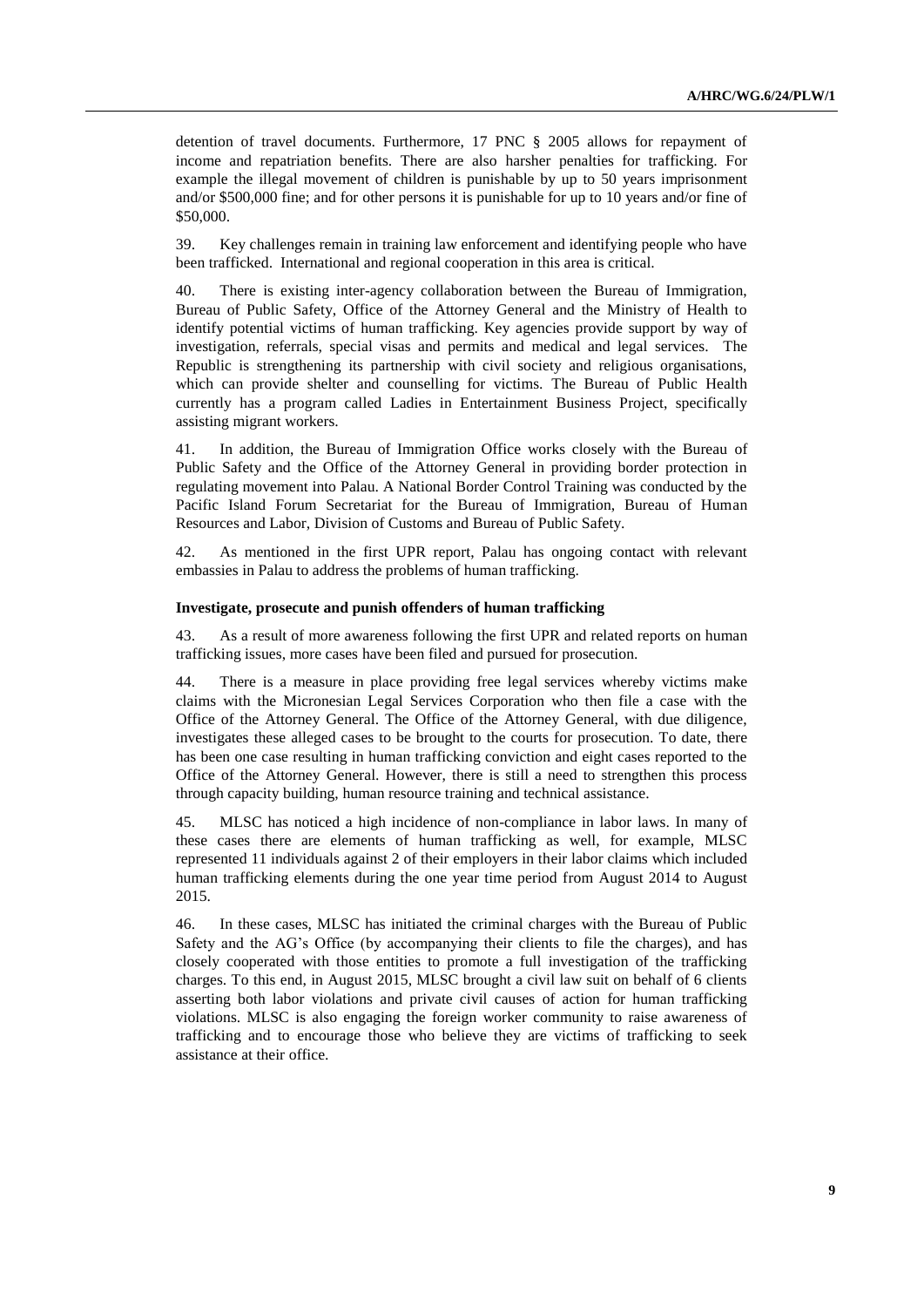#### **Shelters for victims of trafficking**

47. The Judiciary Branch recently constructed a new court building specifically for the Court of Common Pleas which included construction of a temporary dwelling for victims of domestic violence. In addition, religious organisations offer support to the government by opening their churches for victims in need of a safe house. Furthermore, the Belau National Hospital allows for social admissions to victims in need of shelter.

48. A new law, RPPL 9-14, merges the Bureaus of Immigration and Labor and requires the Ministry of Justice to construct a detention center for violators of labor and immigration laws.

49. Some immediate measures taken by the Bureau of Immigration include legalizing the status of victims by issuing a "Special Permit" to enable them to work in just and fair conditions. The Bureau of Human Resources provides assistance in securing a safe place and facilitates future employment for the victims while the court proceedings are being held.

## **D. Children**

#### **Recommendations 61.16- 17, 23, 38–46, 62.29-31, 34-37: Children's rights, policies, programmes and services to provide children with greater protection and care**

50. Traditional Palauan culture and current statutory and constitutional protection afford a high degree of care to Palauan children. In addition to these, Palau has demonstrated its commitment to protect and promote children's rights by ratifying both the UN CRC and the UN CRPD.

51. Palau awards its children *protection rights* to be safeguarded against abuse, neglect, exploitation, drugs and pornography and to be given special consideration by the justice system, in the workplace, and in times of war. Children with special needs have the right to receive special care (e.g., disabled, ethnic minorities, children without families, children who are adopted, and children living in poverty). As mandated by Article IV, section 11of the Constitution, "The government shall protect children from exploitation."

52. The enactment of the Family Protection Act and revision of the Penal Code further provide protective measures for children and deterrence of targeted crimes against children.

53. The areas requiring support include the Protective Service Agency, the establishment of centers for children and additional law reforms based on the principle of best interest of the child. There is no clear "Juvenile Act" for the treatment of delinquent children; however there is a Juvenile Delinquency and Curfew law found in 34 PNCA Chapter 61.This law needs to be expanded to be more comprehensive in addressing this issue.

54. The National Youth Policy encompasses a plan for children. It is spearheaded by the Ministry of Community and Cultural Affairs, Division of Youth Affairs, and needs to be fully resourced and implemented.

55. The Belau Head Start Program provides comprehensive services that include health (Medical, Nutrition, Dental and Mental Health), education, disability, family/community partnership and facility & transportation to children between the ages of 3–5 years old and their families regardless of their ethnicity, nationality, gender and religion. Its mission is to work in partnership with families and communities to promote the health and educational success of our children. It aims to:

• respect the cultural diversity of each child;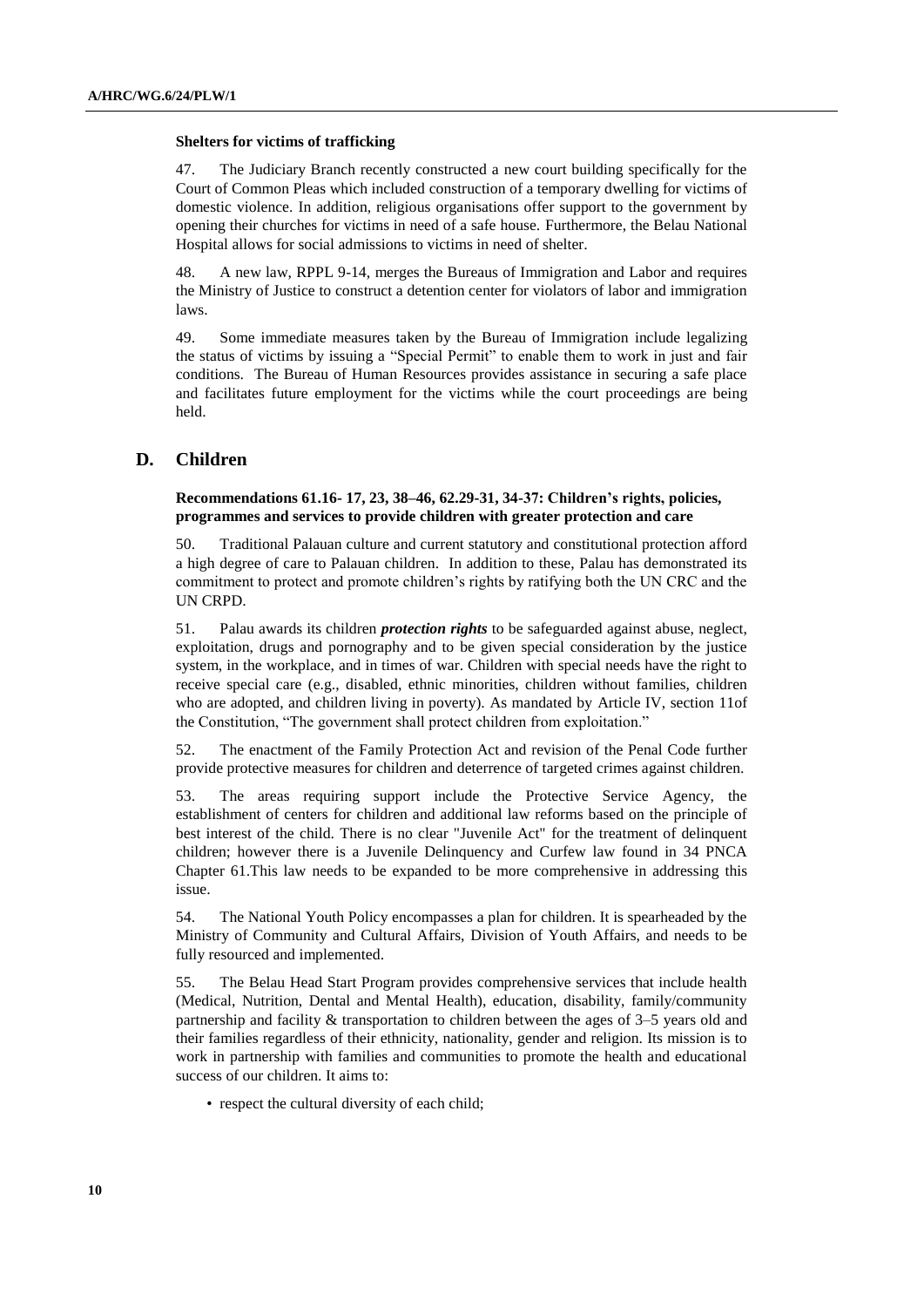- empower families to become involved in their child's health and education;
- foster a learning environment conducive for the child;
- promote healthy growth and development of the child;
- promote a sense of belonging for the child;
- provide a continuum of care, education and services for the child; and
- promote and strengthen partnerships with families and the community.

#### **Reporting obligations under the CRC (Recommendation 61.20)**

56. The NHRWG has finalised Palau's second and third combined periodic report on the CRC, which is currently awaiting endorsement from the President of the Republic of Palau.

**Laws to protect children from economic and sexual exploitation (Recommendations 61.38–39), Laws to combat sexual abuse of children (Recommendation 61.40), Implement legislation that specifically addresses child sexual exploitation through electronic images and take appropriate measures to adequate legal protection of children, including boys against CSEC (Recommendations 62.34–35), Combat Sexual Exploitation of Children, Child Labour laws and commercial sexual exploitation of children (Recommendations 62.36–37)**

57. The new Penal Code, effective July 2014, defines Child Exploitation crimes in17 PNC 1801-1808. These include Electronic Enticement of Children, 17 PNC § 1807, which criminalizes the possession and promotion of child pornography and use of the computer to engage in sexual activities and entice children under the age of 18 to meet with predators. Sexual Assault Offenses, 17 PNC Chapter16, have been expanded to include offenses such as pornography, continued sexual assault of a minor, sexual harassment and incest.

58. The mandatory Registration of Sex Offenders, 17 PNC Chapter 17, is also in the new Penal Code. The Office of the Attorney General, in collaboration with the Bureau of Public Safety, has created a sexual offender registry list. There is ongoing work between the two agencies to implement the sex offender registration program and eventually post it publicly online.

59. The Family Protection Act Committee has been active in promoting awareness of the new law, affording people comfort and safety in reporting sexual assault and domestic violence. This has caused the increase in sexual assault cases reported since January 2015, focusing especially on victims who are children.

## **Investigations of all alleged sexual abuse of children in a child friendly judicial procedure, with due regard to protecting the right to privacy of the child (Recommendation 61.41)**

60. The Family Court and Domestic Relations Act<sup>5</sup> provides for the protection of, and court friendly measures for, children, including child victims, witnesses, use of other witnesses.

61. Title 21, Chapter 6, section 601 of the PNC sets forth the National Government's policy with regards to cases involving child abuse. Domestic violence and abuse cases present a sensitive issue and "[i]t is the policy of the National Government to provide for the protection of children…" 21 PNCA §601. This includes protecting the confidential nature of the identities of child witnesses and 21 PNCA § 609 addresses how to maintain a child's anonymity with respect to filing documents with the court and keeping records in matters and proceedings involving child victims and witnesses.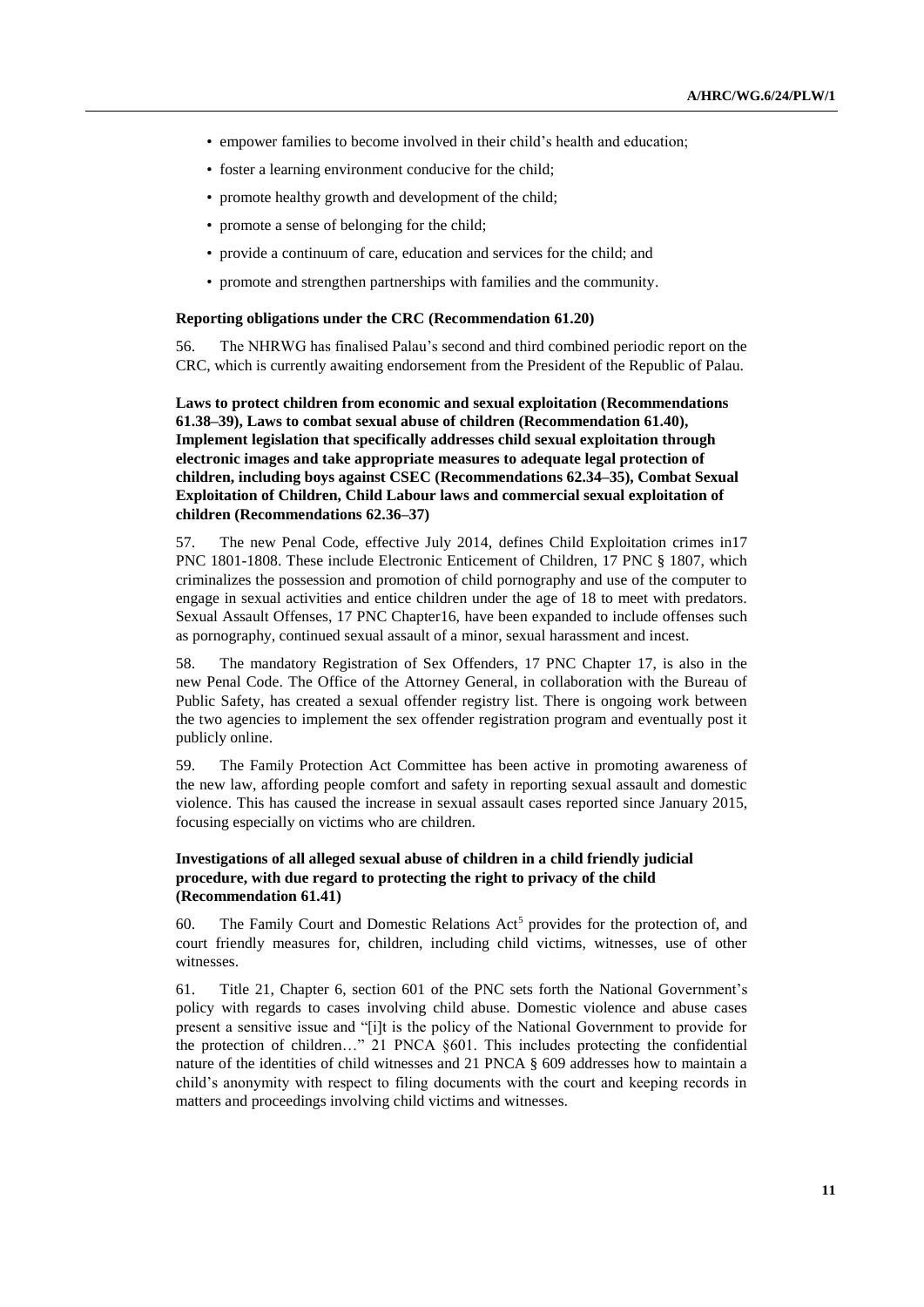62. While there is no specific provision in the Palau National Code that sets forth procedures for handling child witnesses, 34 PNCA § 6102(a),Adoption of flexible procedures by courts, allows the Palau Judiciary to "adopt a flexible procedure based on the accepted practices of juvenile courts of the United States…"

63. Applying this rule, the Palau Judiciary may follow the procedures set forth in Title 18 of the United States Code Annotated, regarding witnesses and specifically the rights of child victims and child witnesses. See 18 U.S.C.A. § 3509, Child victims' and child witnesses' rights.

64. The court may take a child's testimony by means other than live, in-court testimony from the child. There are two ways the court can do this:

- Taking the child's live testimony by two-way closed circuit television.
- Taking a videotaped deposition of the child.

65. The above measures are available if the court finds that the child is unable to testify in open court for any of the following reasons:

- The child is unable to testify because of fear.
- There is a substantial likelihood, established by expert testimony, that the child would suffer emotional trauma from testifying.
- The child suffers a mental or other infirmity.
- Conduct by defendant or defense counsel causes the child to be unable to continue testifying.
- Depending on additional facts and circumstances, the Court may rule that the child may testify either live via 2 way closed circuit television (the child is not in the court, but, is testifying in real time during the proceedings), or via a videotaped deposition (the child's testimony is taped and played during the proceedings at a later date).

66. In addition to these two methods that do not require the child's presence in courtroom, if able, the child may also appear live in the courtroom to testify. When a child testifies live, the Court may "close the courtroom" and exclude everyone from the courtroom who does not have a direct interest in the case. The Court may order that the courtroom be closed if it determines, on the record, that requiring the child to testify in open court would cause substantial psychological harm to the child or would result in the child's inability to effectively communicate.

67. Finally, the statute also allows the Court, on motion by any person, to issue an order protecting the child witness from public disclosure of the child's name or any other information concerning the child, if the court determines that there is a significant possibility that such disclosure would harm the child.

68. Allowing a child witness to testify by these means all serve to protect child witnesses from further trauma and also attempt ensure that the child is able to testify capably. These measures are also in line with the National Government's policy to protect children who have been subject to abuse or neglect.

69. Crimes committed against children are sealed records to protect their identity and prevent further re-victimization.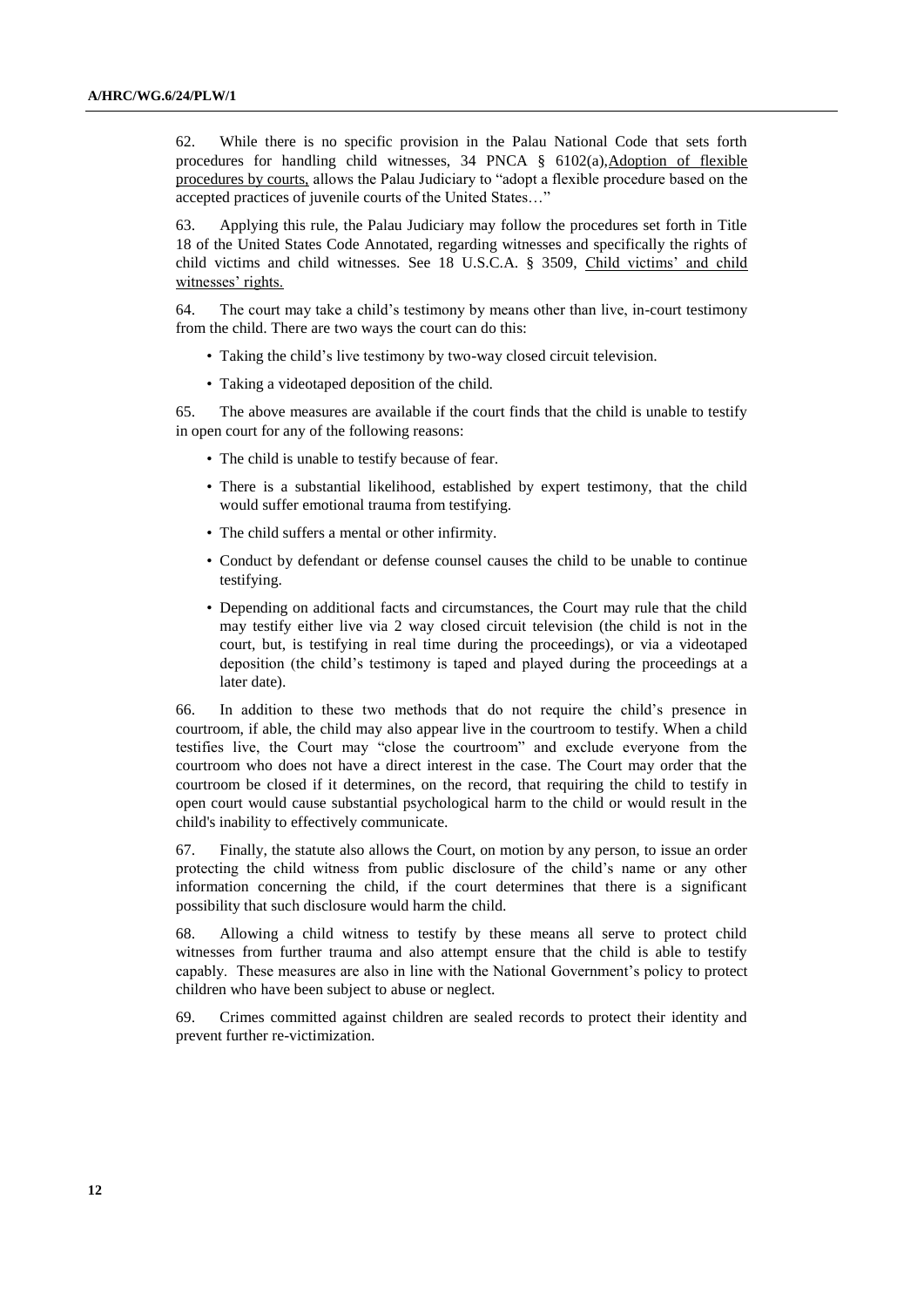### **Measures to combat, prevent and punish acts of child neglect and child abuse (Recommendation 61.42)**

70. Family Protection Act provisions address child neglect and abuse and measures within the law, such as protective orders. The law requires mandatory reporting of child abuse and neglect by the public, establishes penalties for failure to report and provides protective custody of children, 21 PNC § 601-05.

### **Corporal punishment (Recommendations 61.43-45)**

71. The Penal Code, 17 PNC § 310, regulates the use of force against children and other persons under care or control of another. This provision limits physical discipline of children, prisoners and others under care or control.

72. The Ministry of Education School Handbook 2010, PRIDE project, provides policies, rules, regulations and guidelines for students, teachers and non-teaching school personnel in the public school system. The handbook states, "Corporal punishment is not allowed in the public school system. Teachers and staff are reminded that corporal punishment ... will constitute a cause for suspension or termination of employment."

### **Street children (Recommendation 61.46)**

73. This is irrelevant due to no data or evidence in this area.

### **Minimum age for criminal responsibility (Recommendations 62.30-31)**

74. The new Penal Code17 PNC §106 enacted July 2014, states that children under the age of 10 years are conclusively presumed to be incapable of committing any crime. Children between the ages of 10 and 14 years are also conclusively presumed to be incapable of committing any crime, except the crimes of murder and rape, in which case the presumption is rebuttable. The provisions of this section, however, do not prevent proceedings against and the disciplining of any person less than 18 years of age as a delinquent child.

## **Age of marriage (Recommendation 62.41): Equalize legal minimum age of marriage**

75. The legal age of marriage in Palau has remained the same since the last reporting. Males must be at least 18 and females at least 16; if the female is less than 18, she must have consent of at least one parent or guardian. 21 PNC § 201.

## **E. Disabilities**

## **Recommendations 61.18-19, 22, 52: People with disabilities**

76. In 2013, the Government of Palau ratified the UN Convention on the Rights of Persons with Disabilities. Following its ratification, a series of consultations were held in partnership with Pacific Disability Forum and the Pacific Islands Forum Secretariat where a National Disability Policy was drafted. Key disability stakeholders including the Disabled Person's Organisations (DPOs) and the Palau Parents Empowered attended the consultations and engaged in the drafting of the Disability Policy.

77. The purpose of the Policy is to provide guidance and recommendations for the implementation matrix for all government, non-government organizations, disabled persons organizations, individuals, families and communities throughout Palau and to address and engage in the needs and services of persons and families with disabilities and build a more inclusive society for all persons in Palau.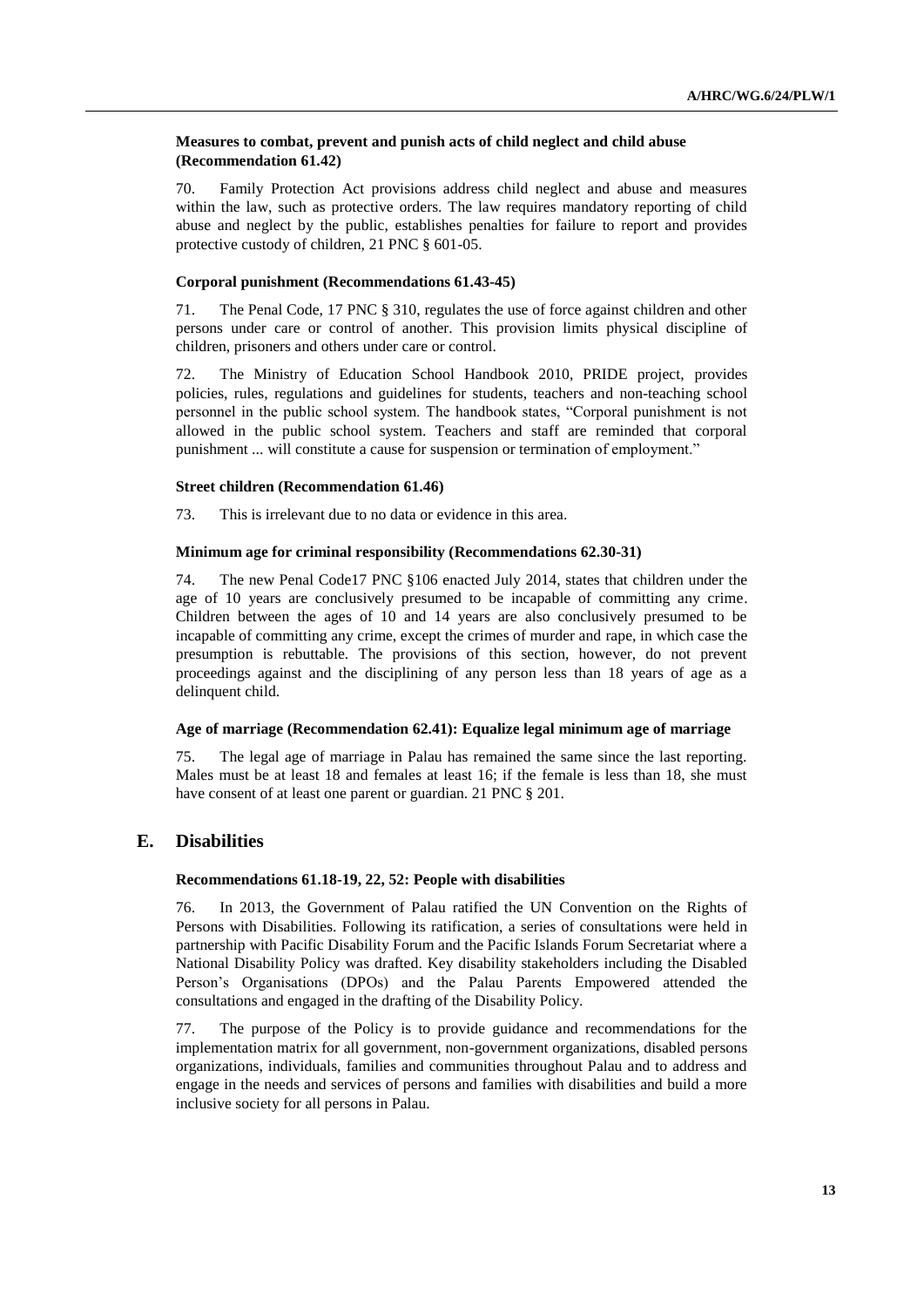78. The goal of the Policy is to ensure that all persons with disabilities in Palau live free and inclusive lives to fulfil their full potential and to live as self-sufficient and contributing members of Palau communities and to the well-being of the Republic. In addition, it provides a structure for addressing disability issues in Palau to develop a more equal and inclusive society to enhance recognition of the disability state and its requisite for a cohesive and comprehensive national development that realizes an "inclusive" society for all persons. The objectives of the Policy are:

(a) To strengthen coordination and collaboration between government agencies, CSOs and other stakeholders;

(b) Strengthen DPOs and NGOs to be self-reliant, sustainable.

79. Additionally, the Government of Palau established a Palau Severely Disabled Assistance Fund enacted by RPPL 6-26 Senate Bill No.6 administered by the Ministry of Community and Cultural Affairs through the Bureau of Community Services. This fund was created as a response to the issues of approximately 325 Palauan citizens with severe disabilities without full employment. The purpose of this fund is:

(a) To provide monthly assistance to individuals in the Republic of Palau who are homebound, wheel chair bound and or blind.

(b) Following an amendment of the regulation the stipend increased to \$75.00 per month for those requiring 24 hours care and a sum of \$50.00 for those who are wheel bound and blind.

80. Those determined to be homebound and needing 24 hour per day care were eligible for a monthly stipend of USD \$50 and those determined to be wheelchair bound and/or blind were eligible to receive USD \$30.These amounts have increase by \$25 and \$20, respectively.

81. For persons with disabilities to be eligible to receive these assistances they must be homebound, wheelchair and blind. A committee appointed by the President of the Republic of Palau screens applicants, makes home visits and provides annual reports to the National Congress and the President's Office. For FY 2014 and 2015, the National Congress appropriated \$225,000 each year to the Palau Severely Disabled Funds Program. The program continues to receive and process applicants.

82. The Social Security Act also provides funding for individuals with disabilities, but the money is very minimal and a person must choose between the funds he or she is to receive. Furthermore, there is additional funding for very specific disabilities, but again there is a limitation of only one source per person. There is also additional funding for the FPA and Disabilities within 34 PNCA, which is a wide-encompassing statute.

83. There are ongoing efforts in strengthening the national coordinating body and partnerships with the DPOs and organisations working with children with disabilities. There are increased efforts in the area of inclusive education with the Ministry of Education on the Special Education program. Limited resources, expertise and the absence of a national disability office hinder progress in this area.

#### **Implement the Pacific Regional Strategy on Disability (Recommendation 62.21)**

84. The Ministry of Community and Cultural Affairs in partnership with the Pacific Disability Forum and the Pacific Islands Forum Secretariat held a consultation on the new regional framework on Disability, which was introduced to the Ministers at the Ministerial Disability meeting held in Pohnpei, Federated States of Micronesia in 2014.

85. The Government of Palau fully supports the new framework and continues to work closely with the DPOs, special education program within the Ministry of Education and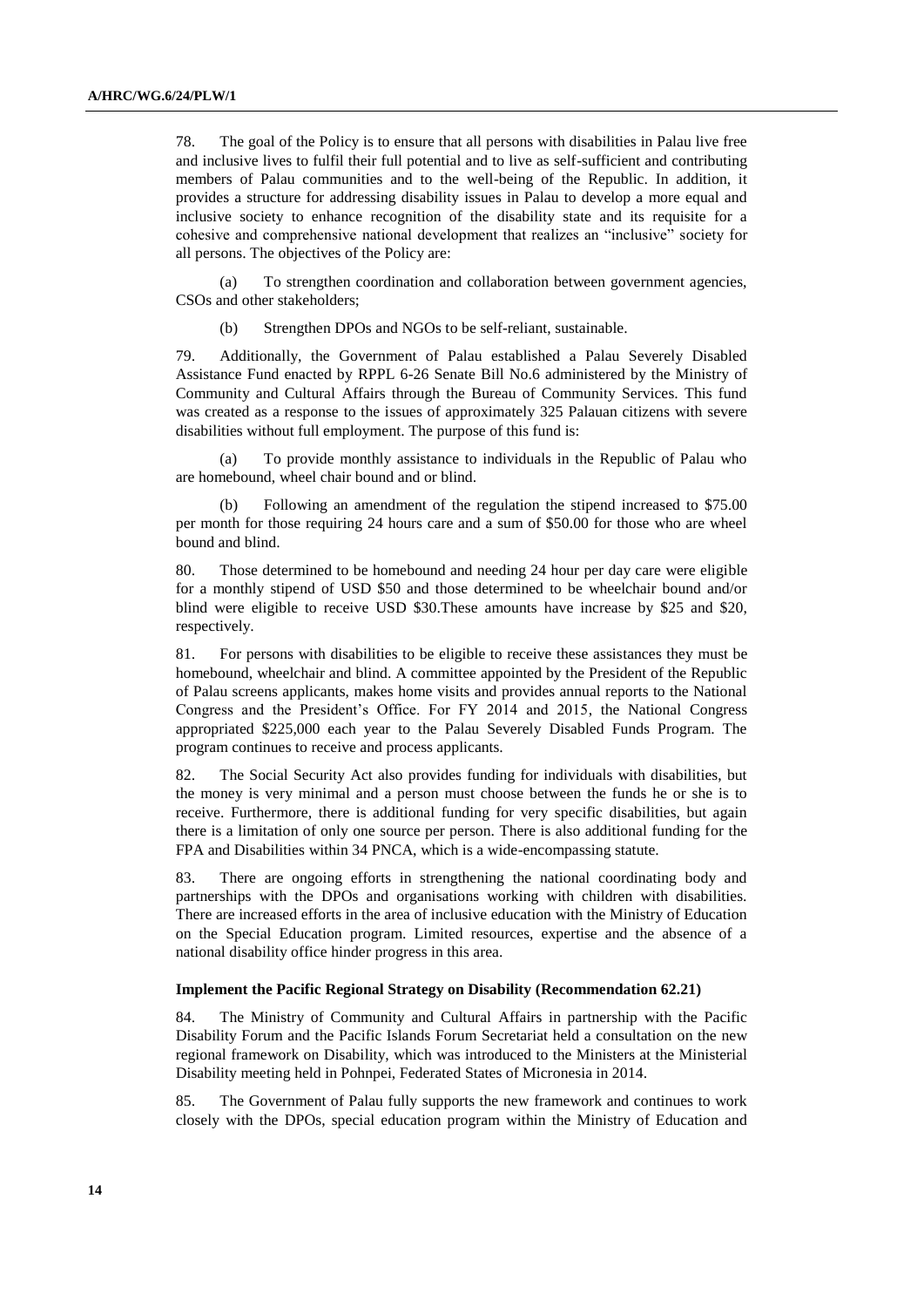Palau Parents Empowered on the implementation of the new Pacific Regional Strategy on Disability.

#### **Include people with disabilities in this process (Recommendation 62.21)**

86. At the UPR consultation held in partnership with the Pacific Islands Forum Secretariat and the Secretariat of the Pacific Community, the disability group was engaged in the second UPR reporting process and was also a member of the UPR drafting committee. The Palau Parents Empowered played a key role in the drafting of the report and assisted the group in ensuring that disability issues and challenges were included. However, there is an absence of a coordinating body to support civil society with their reporting, which resulted in the civil society not making a timely stakeholder submission.

#### **Special education programs for boys and girls with disabilities (Recommendation 61.52), inclusive education at all levels of education for children with disabilities**

87. Children with disabilities have the right to free appropriate public education as stipulated in the Individuals with Disabilities Education Act (IDEA) of 2004 and RPPL 3-9, August 1989.In the Ministry of Education, a special education program oversees the education of children and youth with disabilities ages 3-21 years in both public and private schools or programs.

88. In each school's program there are different teams or committees that provide intervention and related services. Each school or program's child study team, made up of the principal, the general education teachers and the parents of persons with disabilities, provide intervention or referral to special education. There are a total of 7 children with disabilities in the Head Start Program (3–5 year olds).

89. Children with special needs are defined as persons between the ages of 0 and 21 years of age who need special assistance in education and related services beyond those required by most other children due to long-term physical, developmental, behavioral or emotional conditions. This includes children with physical, mental, learning and emotional disabilities. There are approximately 300 such children currently on the registry in the Health Department, 189 of whom also receive special education services. Of the children served by special education, 15 are severely disabled, requiring either service in their home or in a specialized education facility.

90. Services for children with disabilities are coordinated by an Interagency Task Force headed by the Ministry of Health with membership from Special Education, Head Start, Behavioral Health, Vocational Rehabilitation, Physical Therapy, Out Patient Clinic and Palau Parents Empowered. The purpose of the Task Force is to provide seamless child center services extending from birth to childhood.

91. Under Article V of the Constitution, persons with disabilities are designated as a vulnerable group who are entitled to special consideration by the government. The Handicapped Children's Act of 1989, 22 PNC § 4, requires the National Government to "provide education services to all children to enable them to live free and productive lives … (and) to provide full education opportunities and necessary support services to each handicapped child in order that the child acquires the skills and knowledge necessary to lead a fulfilling and productive life as a citizen of the republic."

92. This Act also designates mainstreaming for delivering services to the disabled, establishes the Interagency Task Force on Children with Special Needs and guarantees that, if Federal funds for Special Education services phase out, the *Olbiil Era Kelulau (Palau National Congress)* will appropriate replacement funds from local revenues.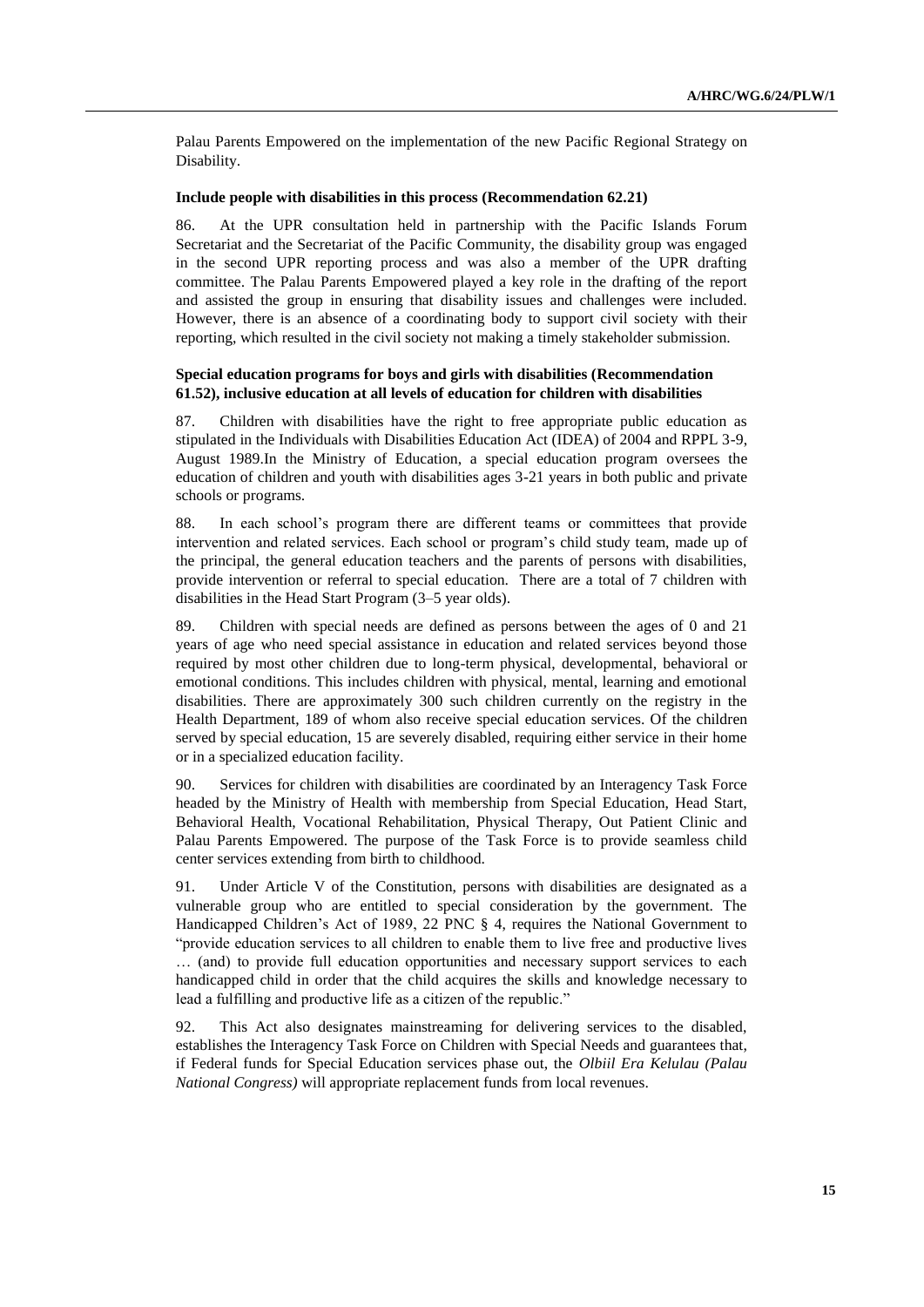## **F. Gender equality**

#### **Recommendations 61.19, 21, 23–35, 47–48; 62.33**

93. Palau is one of three Pacific Countries that has progressed MDG 3 on Achieving Gender Equality and Empowerment of Women. Steps taken towards ratification of CEDAW have focused on awareness programs and consultations with key stakeholders, including the Mechesil Belau<sup>6</sup>.

94. The issue of violence against women has been highlighted in the recent Belau Family Health and Safety Study on the prevalence of violence against women and girls. Additionally, a Gender Mainstreaming Policy is currently being drafted and would essentially mainstream gender within the National and State government policies and programs.

## **Revise existing laws that are discriminatory towards women identified in the national report and Legal Measures to address violence Against Women, Implement policies to ensure the promotion of the rights of women and children, specifically combating domestic violence**

95. Palau enacted the Family Protection Act (FPA), 21 PNC § 101 et. seq., which contains specific sections that create an obligation for reporting abuse, sexual abuse or neglect, creates immunity for mandatory reporting and imposes penalties for violations. There are procedures for testifying out of the presence of the defendant and maintaining the confidential identity of child victims and witnesses, as well as definitions that expand victims of abuse to include anyone who is a family or household member. There are also domestic abuse restraining orders and protective orders.

96. There is a Memorandum of Understanding on implementing the FPA which includes provisions for counselling, investigation, and prosecution. Regular meetings improve the coordination between the different agencies impacted by the FPA.

97. More training and hiring of a coordinator and specialised personnel such as victim's advocates and counsellors are needed. The capacity to facilitate mandatory reporting is a challenge for key Ministries such as the Ministry of Health, which requires dedicated resources and proper data management systems.

98. The Community Guidance Center and the Division of Behavioral Health provide treatment for abusers and victims through evaluation, psychosocial assessment, behavior modification, medication management, education on alcohol and drug abuse, and access to services and rights.

## **Recommendations 61.3-4: Criminalize rape within marriage and equal rights to inheritance and remove law that discriminate against a wife's and female child's right to inherit property**

99. Since the first report, marital rape is now a crime of sexual assault. By removal of marriage as a defense, sexual assaults may be committed in a marital relationship.

100. In the FPA is the chapter on Adoption. A non-citizen adopted child is not afforded equal inheritance rights to land as a citizen adopted child, due to unique constitutional and statutory limitations on land ownership. Any change would require public debate and a constitutional amendment, as the current provision was previously subject to substantial discussion.

101. There is a proposed bill in Congress to amend the current law, whereby land inheritance passes to the oldest male heirs and child, to extend inheritance rights to spouses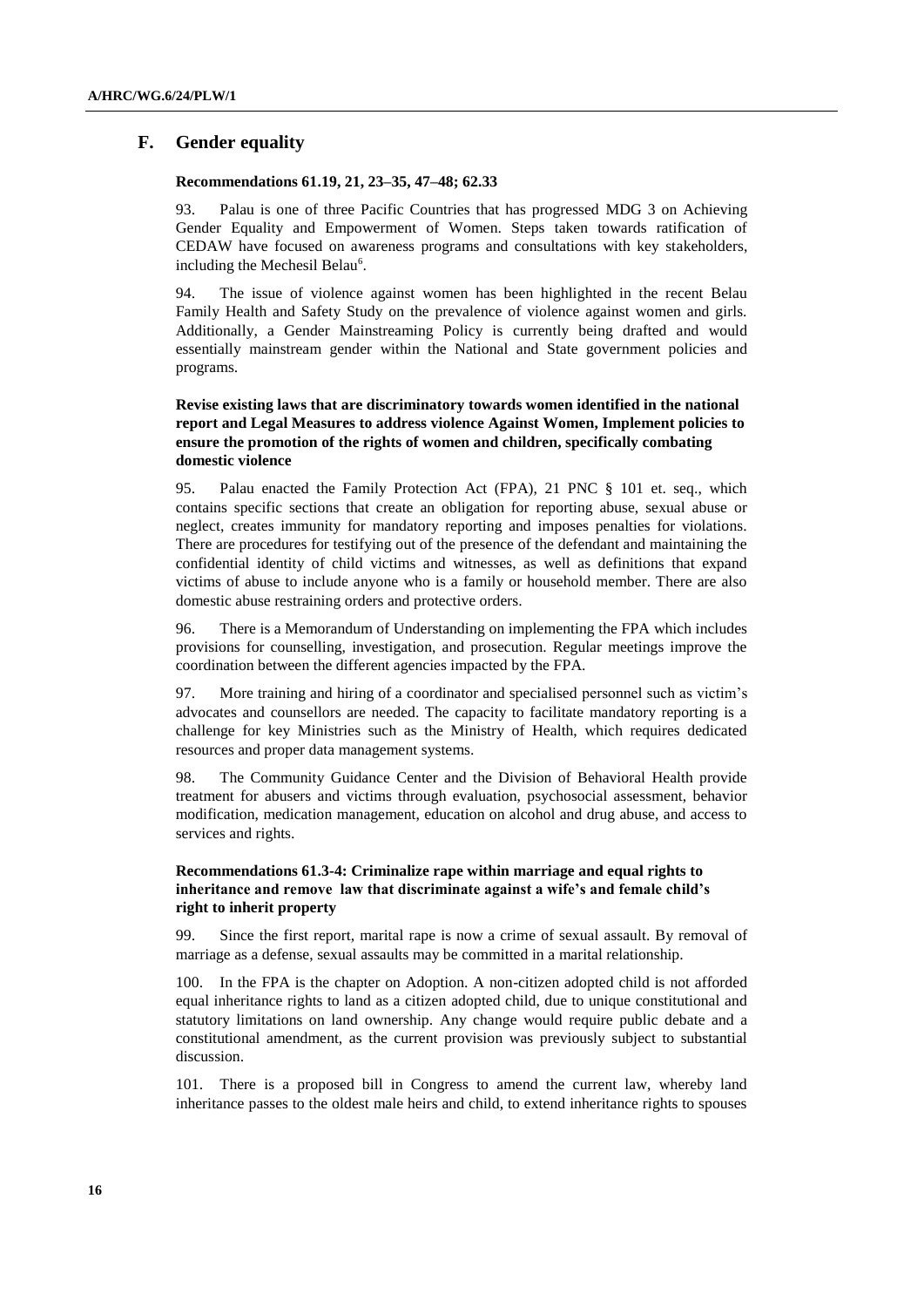and children in the absence of a will, thus according equal inheritance rights for women and girls.

### **Recommendations 62.39-40: Decriminalization of sexual conduct between consenting adults**

102. The Penal Code has been amended to decriminalize sexual relations between consenting adults of the same sex.

#### **Training mechanisms on VAW for police officers, lawyers and judges**

103. The FPA committee has conducted a series of trainings with key government agencies on the implementation of the FPA. There is funding provided by the Government and donor partners; however successful implementation of the FPA requires significant funding from government and donor agencies. The Office of the Attorney General provides training on the new Penal Code and the FPA.

104. The Bureau of Public Safety under the Ministry of Justice organizes the annual "White Ribbon" community campaign. The White Ribbon campaign is a global initiative launched in the region for the purpose of ending violence against women. It is the world's largest movement of men and boys working to end violence against women and girls and to promote gender equity, healthy relationships and a new vision of masculinity. This has been a key component in transforming attitudes and sensitizing men and boys on this issue.

### **Shelters for victims of domestic violence and measures for recovery and reintegration**

105. The Judiciary recently constructed a new building for the Court of the Common Pleas, which included a location for filing protection orders for victims of domestic violence and temporary dwelling quarters. An MOU was signed between the Ministry of Community & Cultural Affairs and the Bureau of Public Safety, Family Court, Ministry of Health and the Victims of Crime Assistance Unit to aid implementation of the FPA, including raising awareness and education of the new law.

#### **Raise public awareness on domestic violence**

106. Current programs implemented by the government include the annual White Ribbon Campaign, production of Information Education Communication materials and media ads, and the provision of outreach programs in schools, parent-teacher meetings and a national women's conference. These programs are carried out in partnership with the Ministry of Community and Cultural Affairs, Family Court, Ministry of Justice, Ministry of Health, Ministry of Education and Center for Women Empowerment Belau.

#### **Complaints on Domestic Violence are properly registered and prosecuted**

107. The Bureau of Public Safe, Family Court and the Belau National Hospital each have separate data bases on domestic violence cases, which could be improved and centralized.

2014 Report Domestic Violence Cases

Number of Cases filed in the Supreme Court:

|                                                            |   | By Female | By Male | Multiple victims | <i>Others</i><br>(male and female) (Household/Family) |
|------------------------------------------------------------|---|-----------|---------|------------------|-------------------------------------------------------|
| Civil Domestic<br>Abuse<br>Restraining<br>Order FPA (Filed | O |           |         |                  | $\Omega$                                              |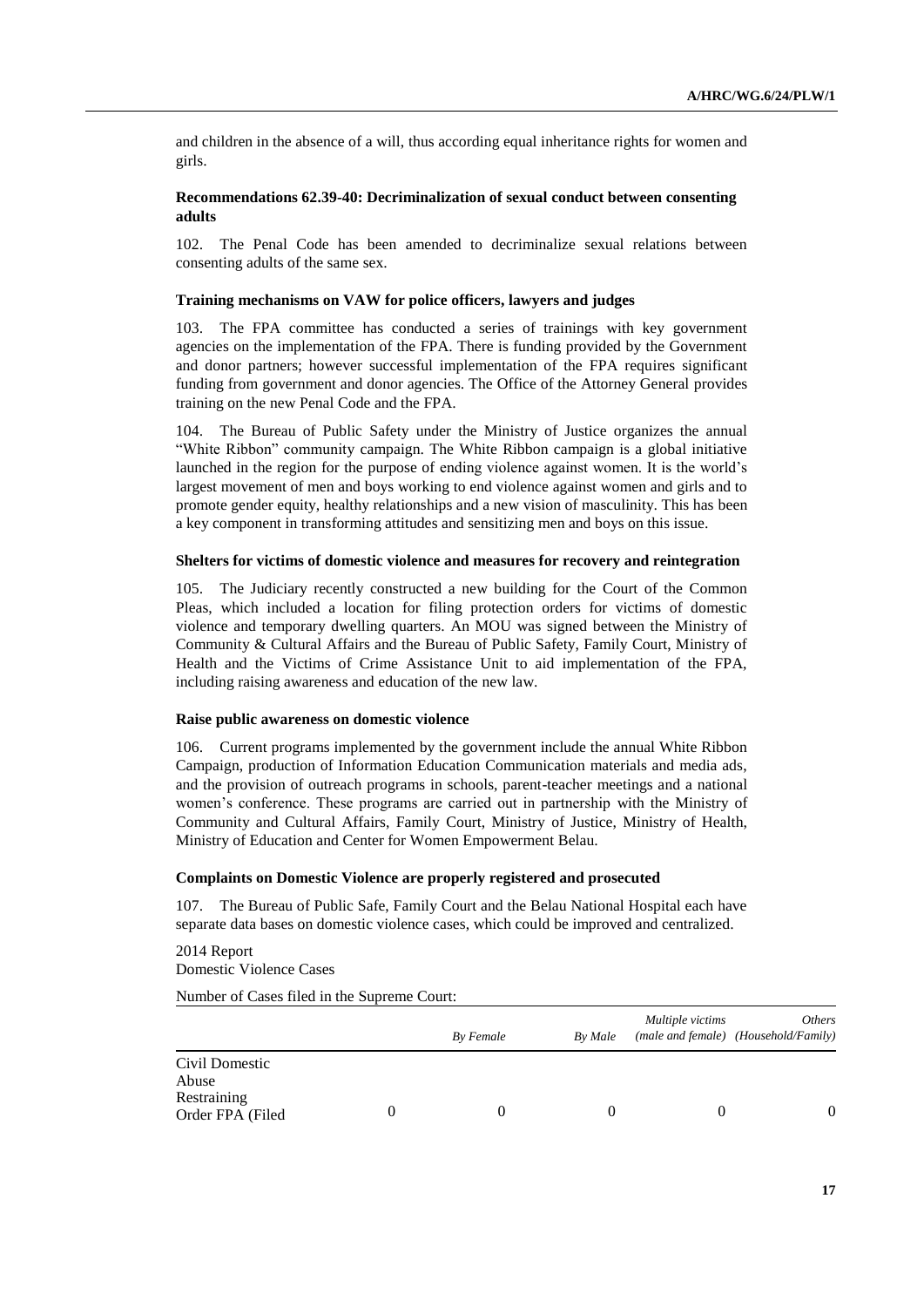| Republic)<br><b>Total Cases</b>                                                               | 14<br>14 | 14       | 0        | $\theta$       | $\theta$       |
|-----------------------------------------------------------------------------------------------|----------|----------|----------|----------------|----------------|
| Abuse of<br>Family/Househol<br>d FPA (Criminal-<br>Filed by the                               |          |          |          |                |                |
| Domestic abuse<br>cases but charged<br>as other crimes<br>(Criminal-Filed<br>by the Republic) | 0        | $\Omega$ | $\Omega$ | $\overline{0}$ | $\overline{0}$ |
| by the Victim)                                                                                |          |          |          |                |                |

Number of Cases filed in Court of Common Pleas:

|                                                                                             |    | By Female | By Male | Multiple victims (male<br>& female) | <i>Others</i><br>(Household/Family) |
|---------------------------------------------------------------------------------------------|----|-----------|---------|-------------------------------------|-------------------------------------|
| Civil Domestic Abuse<br><b>Restraining Order</b><br>FPA (Filed by Victim)                   | 37 | 35        | 2       | $\Omega$                            | $\theta$                            |
| Domestic abuse cases<br>but charged as other<br>crimes (Criminal-<br>Filed by the Republic) | 43 | 15        | 4       |                                     | 23                                  |
| Abuse of<br>Family/Household<br>FPA (Criminal-Filed<br>by the Republic)                     | 17 | 16        |         | $\Omega$                            | 0                                   |
| Total cases                                                                                 | 97 |           |         |                                     |                                     |

## 2015 Report (as of Sept. 21.2015) Domestic Violence Cases

Number of Cases filed in the Supreme Counrt:

|                                                                                           |                | By Female | By Male  | Multiple victims (male<br>and female) | <i>Others</i><br>(Household/Family) |
|-------------------------------------------------------------------------------------------|----------------|-----------|----------|---------------------------------------|-------------------------------------|
| Civil Domestic<br><b>Abuse Restraining</b><br>Order under FPA<br>(Filed by Victim)        | 0              | $\theta$  | $\theta$ | $\Omega$                              | $\theta$                            |
| Domestic abuse<br>cases but charged as<br>other crimes<br>(Criminal-Filed by<br>Republic) | $\theta$       | $\theta$  | $\theta$ | $\Omega$                              | $\theta$                            |
| Abuse of<br>Family/Household<br>under FPA<br>(Criminal-Filed by<br>Republic)              | 2              | 2         | $\theta$ | $\Omega$                              | $\Omega$                            |
| Total cases                                                                               | $\overline{c}$ |           |          |                                       |                                     |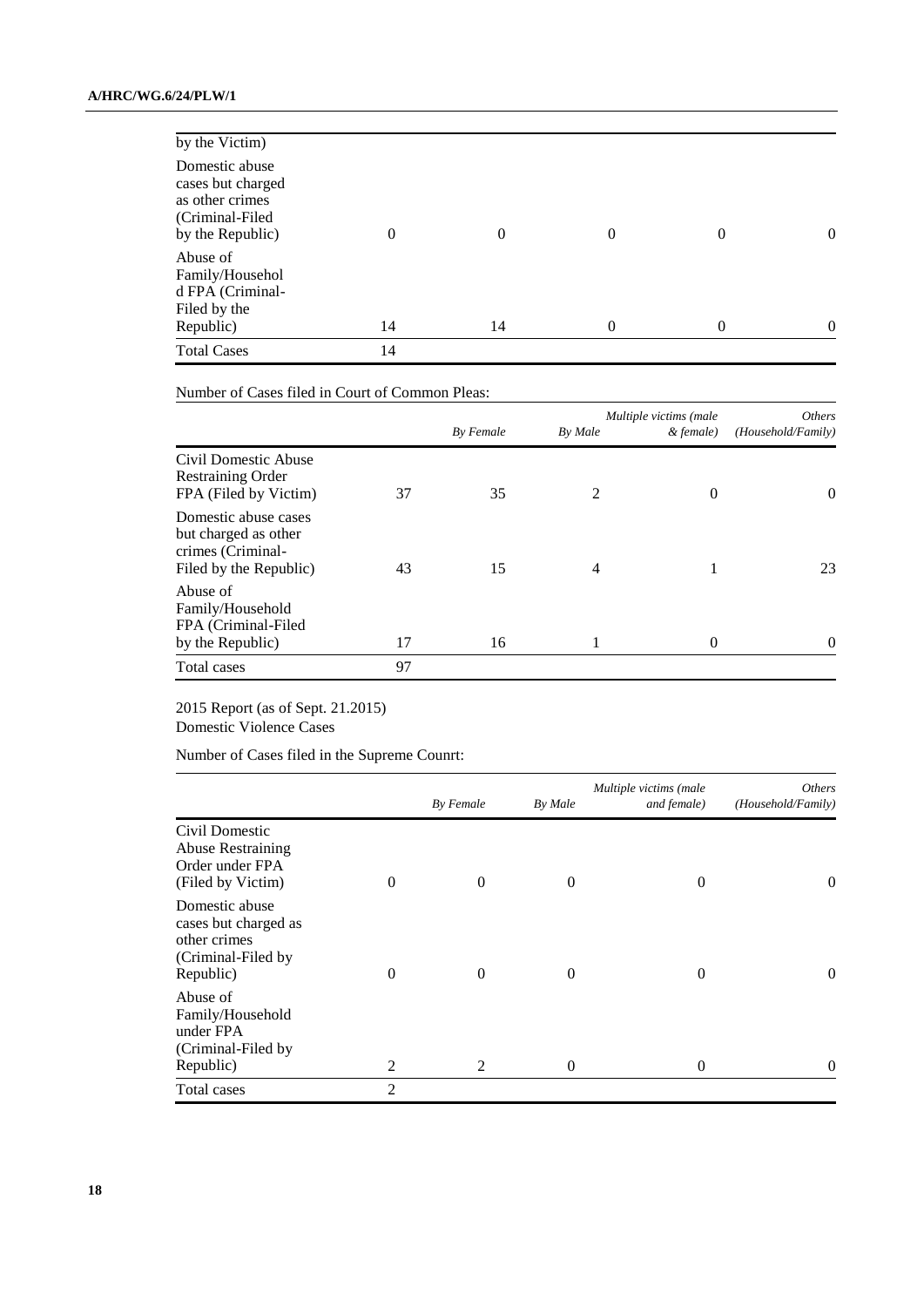|                                                                                           |    | By Female | By male | Multiple victims (male<br>and female) | <i>Others</i><br>(Household/Family) |
|-------------------------------------------------------------------------------------------|----|-----------|---------|---------------------------------------|-------------------------------------|
| Civil Domestic<br><b>Abuse Restraining</b><br>Order under FPA<br>(Filed by Victim)        | 32 | 24        | 3       | $\overline{2}$                        | 3                                   |
| Domestic abuse<br>cases but charged as<br>other crimes<br>(Criminal-Filed by<br>Republic) | 7  | 5         | 2       | $\theta$                              | $\boldsymbol{0}$                    |
| Abuse of<br>Family/Houshold<br>under FPA<br>(Criminal-Filed by)<br>Republic)              | 23 | 18        | 4       | $\theta$                              |                                     |
| Total cases                                                                               | 62 |           |         |                                       |                                     |

Number of Cases filed in Court of Common Pleas:

108. The enactment of the FPA and subsequent increase in public awareness of the law has resulted in an increased number of cases being reported. In addition, training that has been provided to the implementing agencies has resulted in an increased number of cases being reported to the Bureau of Public Safety. This year 92 cases were reported.

## **Women in decision making positions (Recommendation 61.47)**

109. During the last national general election in 2012, three women Senators were elected into the  $9<sup>th</sup>$  OEK. At the state level, there is one female governor out of 16 state governors. In state government legislatures, there are 25female legislators out of a total of 174 seats. In the past years, there has been an increase in women contesting for national and state elections. There is one female minister in the cabinet. Women's representation in the Judiciary remains the highest. In addition, women comprise the majority of senior public servants.

110. A civil society group has been formed to advocate for women's participation in leadership, decision-making bodies and processes. The Center for Women Empowerment Belau, in partnership with the Ministry of Community and Cultural Affairs and the National Congress, implemented the women's practice parliament and transformational leadership programs. The National Action Plan in advancing women decision making and leadership 2010–2015 will be reviewed. Mechesil Belau has also contributed as a key policy level advocacy group towards policy making.

### **Ratify the protocol to Prevent, suppress and punish trafficking in persons especially women and children**

111. Palau has yet to review, consult and ratify the protocol to prevent, suppress and punish trafficking in persons especially women and children.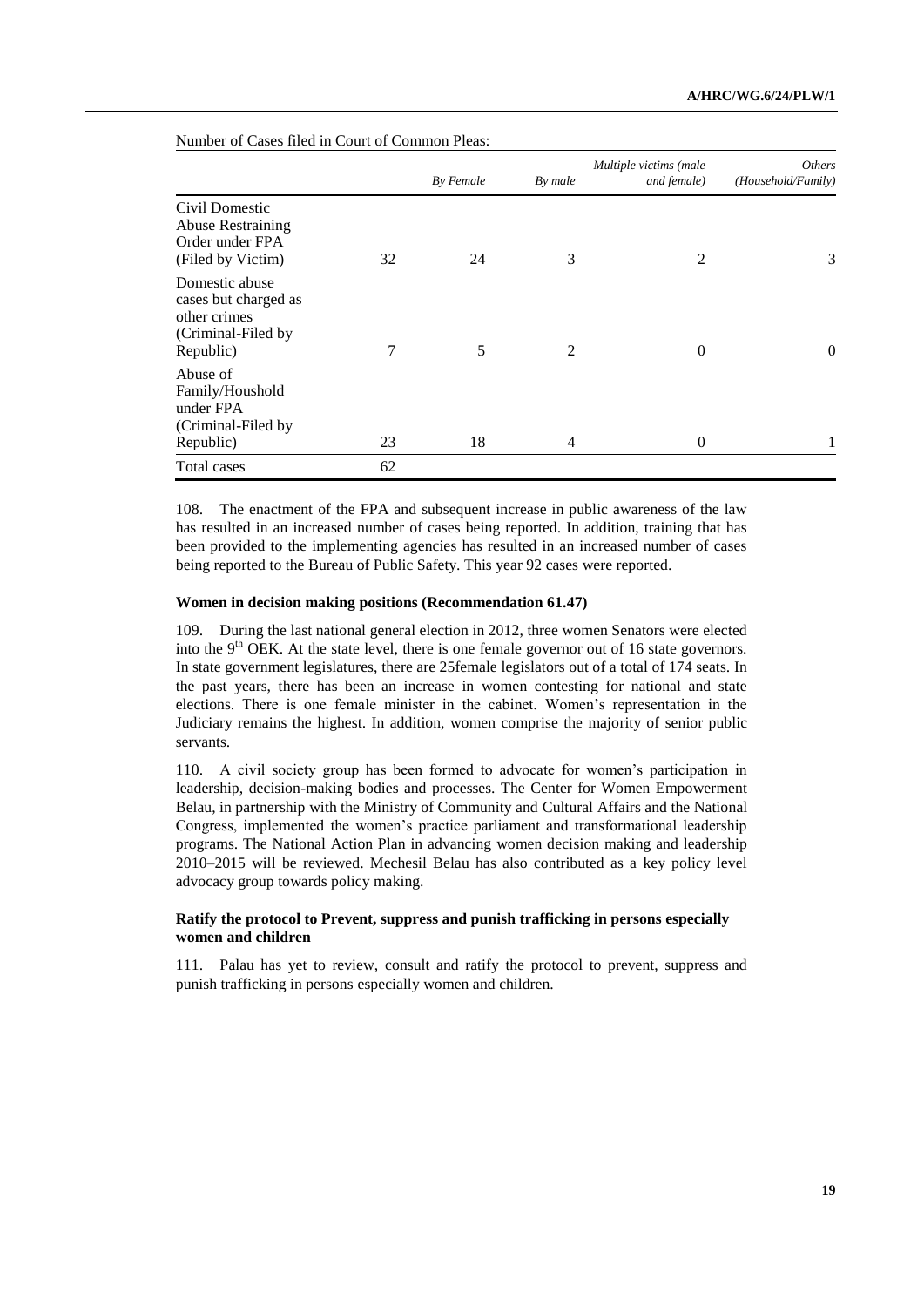## **G. Social and economic rights**

## **Recommendations 61.49, 51: MDGs, Pursue efforts aiming to ensure food security, Recommendations 61.50: Socio- Economic development strategies and plans for the country**

112. Palau has progressed efforts towards achieving most of the MDGs, while noting the challenges of progressing MDG 1, Eradicating Extreme Poverty and Hunger. Some measures introduced by Government to help alleviate poverty and address the issue of food security include:

- The No Income Assistance Program allocates\$100 per no regular source of income household. There were 17 households at the start of the program in 2012 and there are now only 7 households.
- Household Income and Expenditure Survey and Poverty Analysis was completed and a report should be published by November 2015, to assess the level of hardships in Palau as a baseline in order to move forward.
- Urban Farmers program by the Koror State Government.
- National Marine Sanctuary, food security, Protected Areas Network (PAN) Program.
- Taiwan Technical Mission Agriculture, Livestock and Aquaculture projects.
- Climate Change Policy addresses food security.
- FY 2016 Budget allocated an electricity rate subsidy for low-income families.
- Increase of \$50 in Social Security benefits for all retirees.
- Subsidize health insurance for the elderly and disabled.
- Senior Citizen's Discount program.
- Palau continues to implement its key national priorities, commitments and plans.
- Social and cultural practices or norms also provide social support.

## **H. Migrant workers**

#### **Recommendations 61.53, 54, 55, 56: Foreign nationals and foreign workers**

113. The Government supported community awareness programs on the provision of services for migrant workers. During the reporting cycle, the Government noted some human rights violations which were reported and prosecuted. Migrants and their families have access to legal aid and to relevant authorities such as the law and justice sector and immigration. Coverage of migrant worker issues by the media has increased; including the situations and particular issues affecting migrant workers.

## **Prevent mistreatment of foreign nationals, combat discrimination against them, follow through on pursuing and prosecuting crimes against them and enforce regulation more effectively to protect foreign workers in particular respect for occupational and safety standards (Recommendation 61.53), Protect the rights of foreign workers (Recommendation 61.55)**

114. The Government of Palau has an immigration and labor law, 13PNC, which provides protection for foreign workers and occupational health and safety standards. Presently, there are a little over 6,000 migrant workers in Palau, which is increasing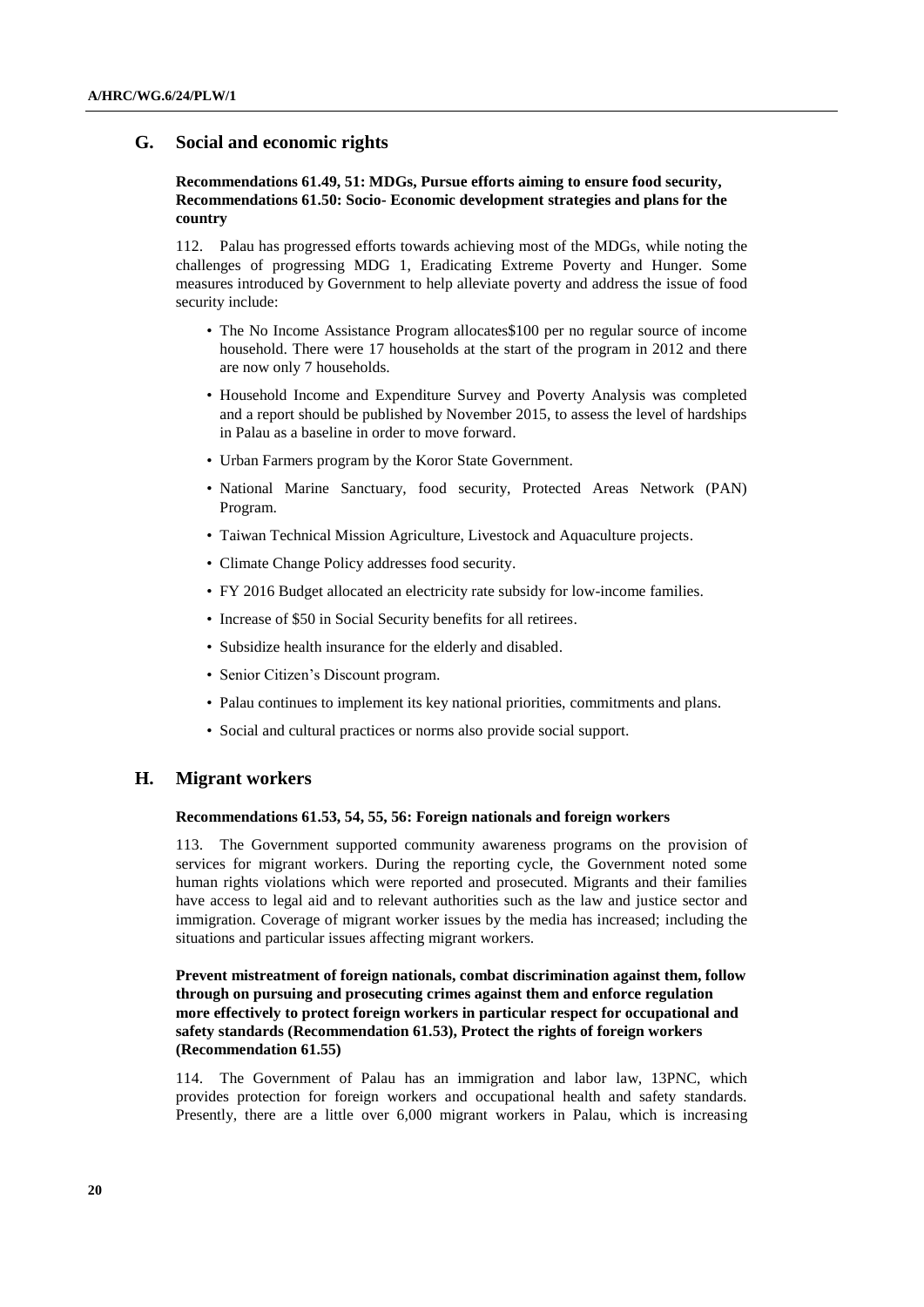annually; however, the national capacity to monitor their status and provide services is limited. There are a total of five labor law compliance officers at the Bureau of Human Resources tasked with monitoring and implementing labor compliance. The Bureau of Human Resources is planning on hiring six additional labor compliance officers by the end of the year 2015. However, financial and human resources remain a challenge for the Bureau to provide full services to the migrant workers in Palau. In the absence of a human rights institution, the Bureau of Human Resources and the MLSC provide awareness and legal referral services for migrant workers. It is important if a national human rights institution is established that specific mandates on migrant issues be created.

115. One significant challenge is the lack of a labor law that applies to Palauan nationals; the current labor law only addresses foreign workers.

## **Labor law providing more transparent regulations regarding treatment of foreign workers and establishes a minimum wage (Recommendation 61.54), Improve its enforcement of regulations to protect foreign workers and extend coverage of minimum wage regulations to include foreign workers (recommendation 61.56)**

116. The minimum wage has increased and is universally applied.

117. Labor regulations specify the age of employment as being 21 to 60, thus preventing foreign children from being subject to child labor.

118. Labor Compliance Officers deal with cases filed by foreign workers and make proper referrals to the Office of the Attorney General. In addition, the officers conduct random inspections to ensure that places of employment, living quarters and working permits are in compliance with regulations.

**Climate Change and Human Rights Recommendations 61.58, 59: Strengthen its technical cooperation with relevant agencies and stakeholders in order to prevent the adverse impact of climate change on its promotion and protection of human rights, continue its leading international efforts to tackle global warming including by reminding developed countries and other major emitting States of their obligation to help and protect human rights in Palau by reducing greenhouse gas emissions to safe levels**

119. Palau has a climate change policy, the "Palau Climate Change Policy for Disaster Resilient Low Emissions Development", which was completed in July 2015 and is currently under review by the relevant stakeholders. The Policy covers ten sectors including society and culture, agriculture and fisheries, and health, among others.

120. To address the effects of climate change in relation to Palau's agriculture and fisheries the Government of Palau completed its national policy in August 2015, "Achieving Resilient Agriculture and Aquaculture" aimed at strengthening food security in Palau as a priority climate change adaptation measure. The policy recognises the specific risks and vulnerabilities faced by different groups and are responsive to the needs of persons with disabilities, migrants, women, men, children and elderly.

121. The Protected Areas Network (PAN) is an enabling mechanism designed to easily incorporate into managing Palau's national priorities and initiatives inclusive of climate change and food security. Through PAN, state governments across Palau have employed 84 site managers and conservation and enforcement officers with over \$4 million dollars disbursed to support management efforts for protected areas across the country. More than 50% of Palau's near-shore marine are as and 20% of its terrestrial resources have been put under some level of protection.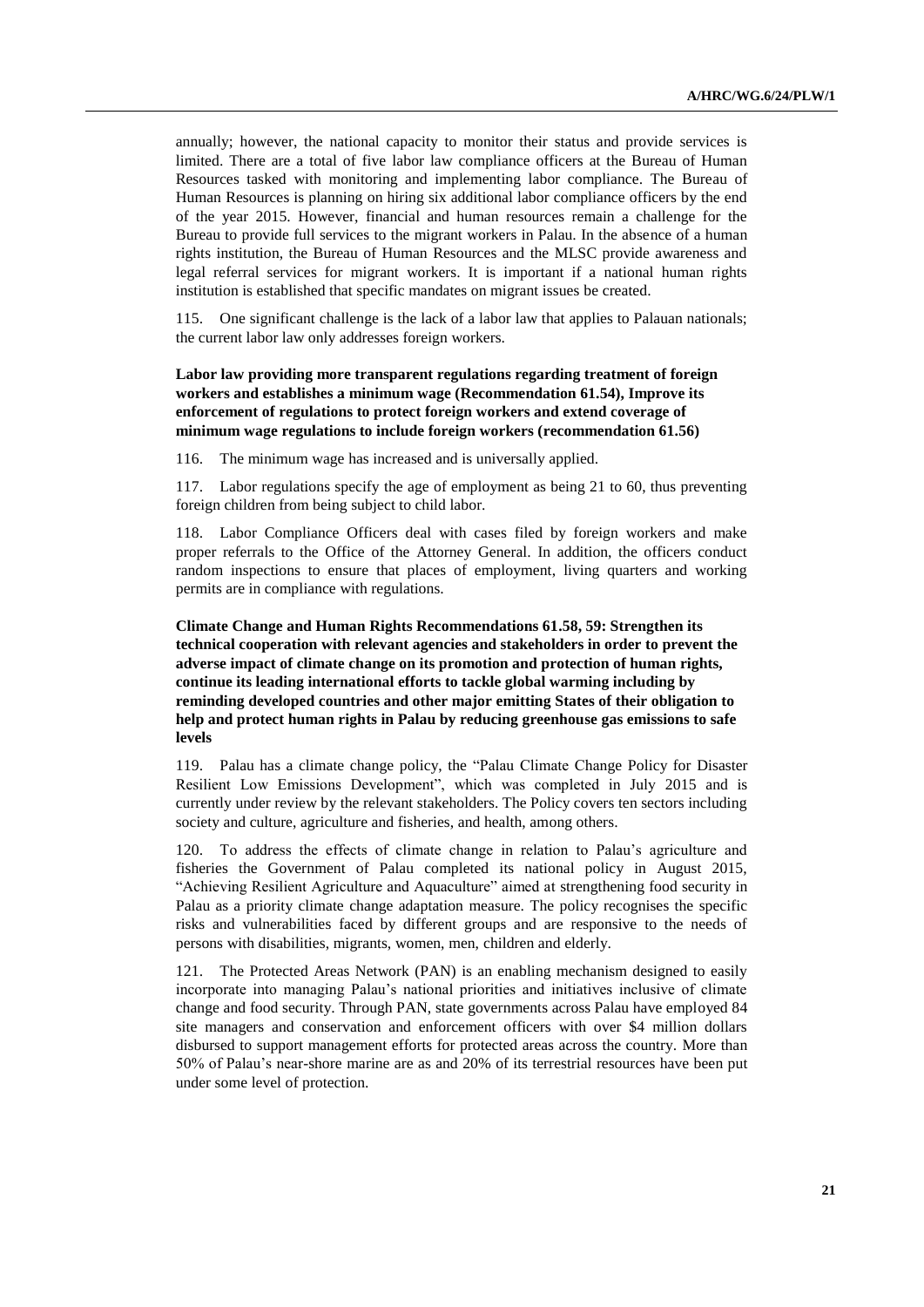122. Efforts continue to identify biodiversity hot spots to place under management and effectively remove some direct stressors resulting from climate change leading, to increased resilience in biodiversity and ecosystem services.

123. At present, the government is leveraging support for climate financing and technical assistance through bilateral arrangements with country partners such as the EU, Germany, Japan, Taiwan and the U.S. Additionally, Palau is working on the requirements for becoming an accredited National Implementing Entity (NIE) for the Adaptation Fund and going through the process to access the readiness support program under the Green Climate Fund.

124. By accessing these bilateral and multilateral funding mechanisms, the Government will be able to deliver community programs that address the right to safe drinking water, food security and sustainable livelihoods. A key issue related to climate change is internal displacement caused by sea-level rise and typhoons. This placed a burden on limited national resources as community members had to be relocated while rebuilding efforts were underway. A State of Emergency was declared and the government appropriated funding for recovery efforts. At the same time the Government actively sought external assistance from donor countries.

125. Challenges identified during the consultation process for the national climate change policy included the lack of resources and capacity to implement the 10 sector priorities. There is a need for more community awareness and support for vulnerable groups to strengthen their resilience level. One measure Palau has taken in addressing climate change is the establishment of the National Marine Sanctuary Act –Bul. This Act makes 80% of Palau's 200-mile Exclusive Economic Zone a "no-take" zone, free from commercial fishing, mineral exploitation, oil drilling, etc. More significantly, this Act is based on principles of traditional knowledge and cultural practices and is aimed at addressing the impacts of climate change.

126. The Office of Environmental Response and Coordination functions as a focal point to the United Nations Framework Convention on Climate Change (UNFCCC) and is mandated to coordinate climate change efforts. Despite current efforts of restructuring and implementing policies related to climate change, the Government will require additional resources to take this forward.

127. Palau continues its efforts to tackle global warming by participating in the UNFCCC with other member countries, in particular, the major emitting parties to ensure that they meet their obligations to help and protect human rights in Palau by reducing gas emissions to safe levels of 1.5 degrees Celsius, pre-industrial levels or lower by year 2100.

### **Recommendation 61.57: Natural disasters**

128. The National Emergency Management Office (NEMO) has developed a National Emergency Management Framework to address and mitigate natural disasters. Training for community and State representatives to develop their own Disaster Risk Management (DRM) plans or update their existing plans was conducted. In consultation with UN Office for the Coordination of Humanitarian Affairs, cluster arrangement may be incorporated into the new DRM Framework with consideration of the Pacific Humanitarian Team arrangements.

#### **Refugees**

#### **Recommendation 62.26: Ratify Refugee Convention and the 1967 Refugee Protocol**

129. Palau has yet to review, consult and assess the relevance of the Refugee Convention and the 1967 Refugee Protocol in its current context.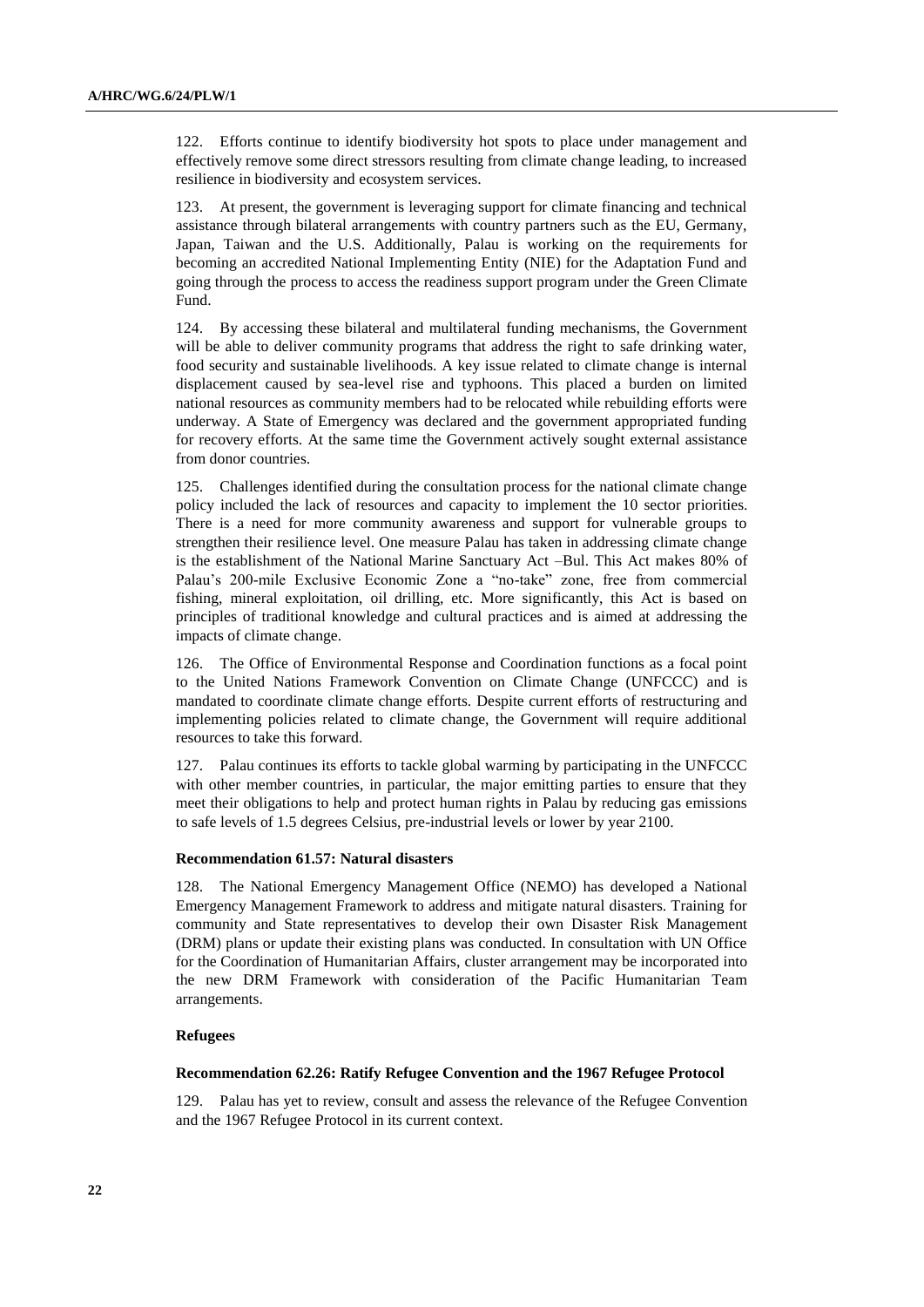**Recommendation 61.27: Ratify the 1954 Convention relating to the status of stateless persons and the 1961 Convention on the Reduction of Statelessness** 

130. Palau has yet to review, consult and assess the relevance of the 1954 Convention relating to the status of stateless persons and the 1961 Convention on the Reduction of Statelessness in its current context.

## **Recommendation 61.28: Ratification of the Convention against Transnational Organized Crime and its Palermo Protocol**

131. Palau has yet to review, consult and assess the relevance of the Convention against Transnational Organized Crime and its Palermo Protocol in its current context.

### **Recommendation 62.42: Refugees and Asylum Seekers establish a more formal system to provide protection for refugees and asylum-seekers**

132. Palau is not a state party to the Refugee Convention and the 1967 Refugee Protocol; however, when a person enters Palau seeking refugee status, there is a system in place. The Ministry of State works with the Bureau of Immigration in communicating with the Office of the United Nations High Commissioner on Refugees (UNHCR) based in Australia, to facilitate a process in which the assessment of refugee status of the person in question is determined. Upon validation of a person's claim, the UNHCR issues a refugee status card for permanent re-settlement. During this process, the Bureau of Immigration issues the individual a "Special Permit" which allows the person to legally stay in Palau until resettlement has been determined. Moreover, the Bureau of Human Resources assists the individual in securing temporary employment and housing.

# **VI. Emerging issues**

## **Rural /Urban displacement**

133. On-going land tenure disputes have escalated over the years. Displacement of persons is occurring in both rural and urban areas of Palau, infringing on the right to adequate housing. However, this issue of displacement remains most acute in the urban center of Koror, where  $67\%$ <sup>7</sup> of Palau's population resides. Some causes of displacement include state government land leases with occupied residents being awarded to rightful, prior owners as a result of court decisions and escalating prices of rental rates and purchase prices of houses and apartments due to foreign investors. This limits access to affordable housing for nationals.

134. There is currently no legislative relief available for homeowners who lose their houses through the transfer of ownership of public land to the rightful, private owners.

135. Some steps that the government may undertake to address this issue will require assistance from the international community, such as the UN Habitat, and the sharing of good practice models by countries facing similar problems. Areas requiring support include security of tenure through legislation, infrastructure, establishment of regulatory bodies and creating state planning and zoning offices.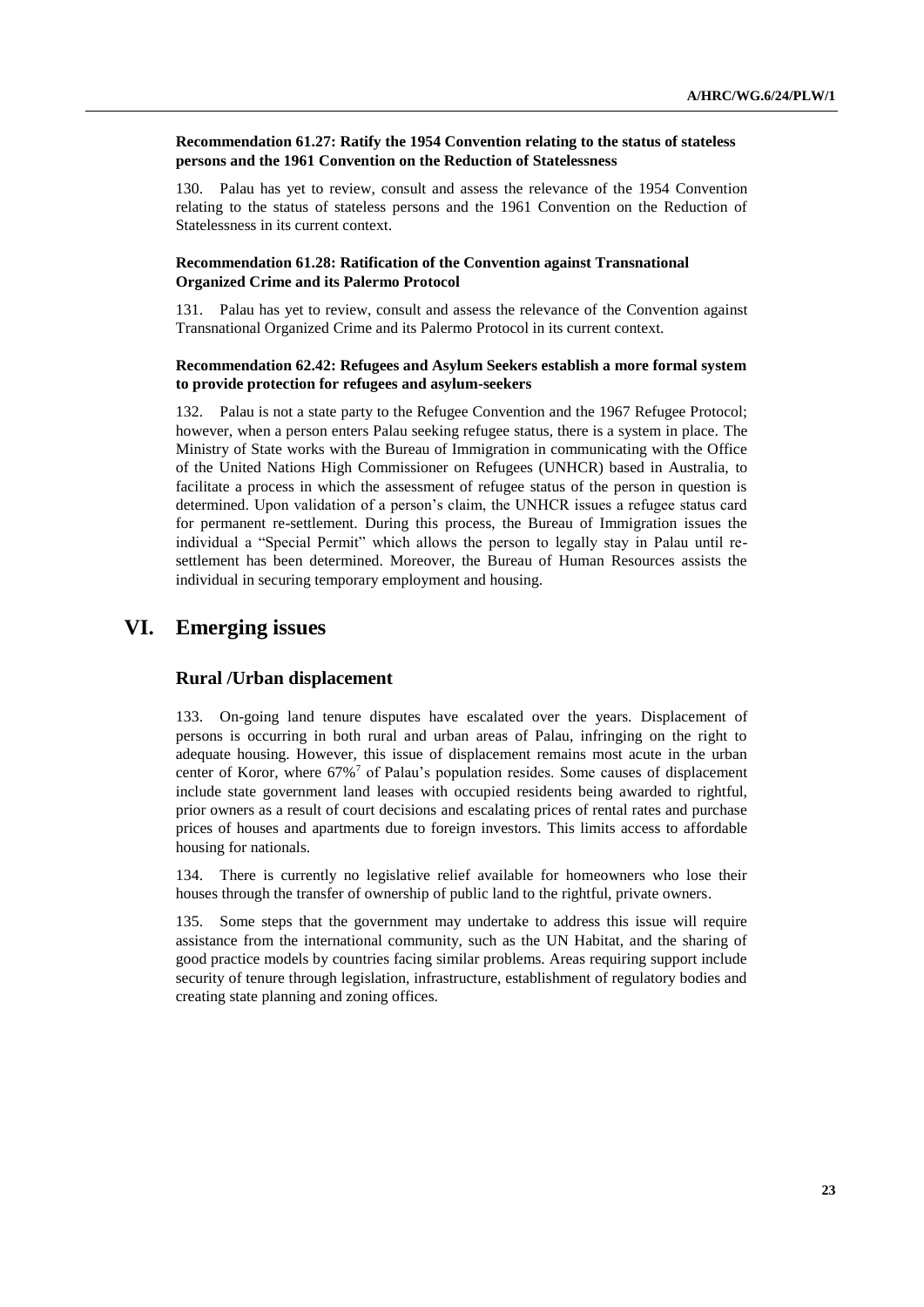# **VII. Achievements and challenges**

## **Achievements**

136. During the reporting period, some of the most significant changes for Palau have been the ratification of one of the core human rights treaties and the completion of its report. Human rights compliant laws were enacted to address domestic violence, sexual exploitation of women and children, the creation of the sex offender registry, trafficking, establishing a minimum wage, criminalizing rape within marriage and decriminalizing sex between consenting adults.

137. One good practice that can be shared with other member states is the integration of gender, disability and human rights within national statistics.

138. Palau established the National Health Insurance in 2011, which is currently being revised to accommodate everyone, including those who did not contribute but are now retired. Additionally, budget allocations are set aside for vulnerable groups, including persons with disabilities and the elderly.

139. Furthermore, Palau ratified a number of International Maritime Organization related conventions and protocols and became a member of the International Labor Organization.

## **Challenges**

140. As a Small Island Developing State, one of the major challenges is the full realization of human rights given the limited domestic resources and competing priorities. Many of the issues preventing further progress in human rights come down to capacity and financial constraints, more specifically assistance in the prevention and detection of human trafficking cases. Before ratifying the remaining human rights treaties, Palau wishes to take steps towards progressive realization by having legislative compliance reviews which require technical and financial assistance. Amending other key legislation has also been considered; however that too comes with financial impacts not only in enforcing the new laws but also in hiring the proper experts to assist in drafting legislation fit for Palau.

141. Increased political will and ownership of human rights can accelerate the implementation of existing obligations and the passing of key legislation. Sustaining a National Human Rights Institution is a challenge which requires concerted efforts from international and regional agencies by way of technical assistance and funding.

## **VIII. International cooperation and assistance**

142. The Government of Palau continues to seek international and regional cooperation, assistance and support in our efforts to promote and ensure the ongoing implementation of its human rights obligations.

# **IX. Conclusion**

143. In the 1<sup>st</sup> round of the UPR cycle, the Government of Palau accepted 106 recommendations that were considered and implemented. The 2<sup>nd</sup> round report demonstrates tangible efforts made by the Government by way of signing, ratification, legislative reform, policy development and programs aimed at improving the lives of the